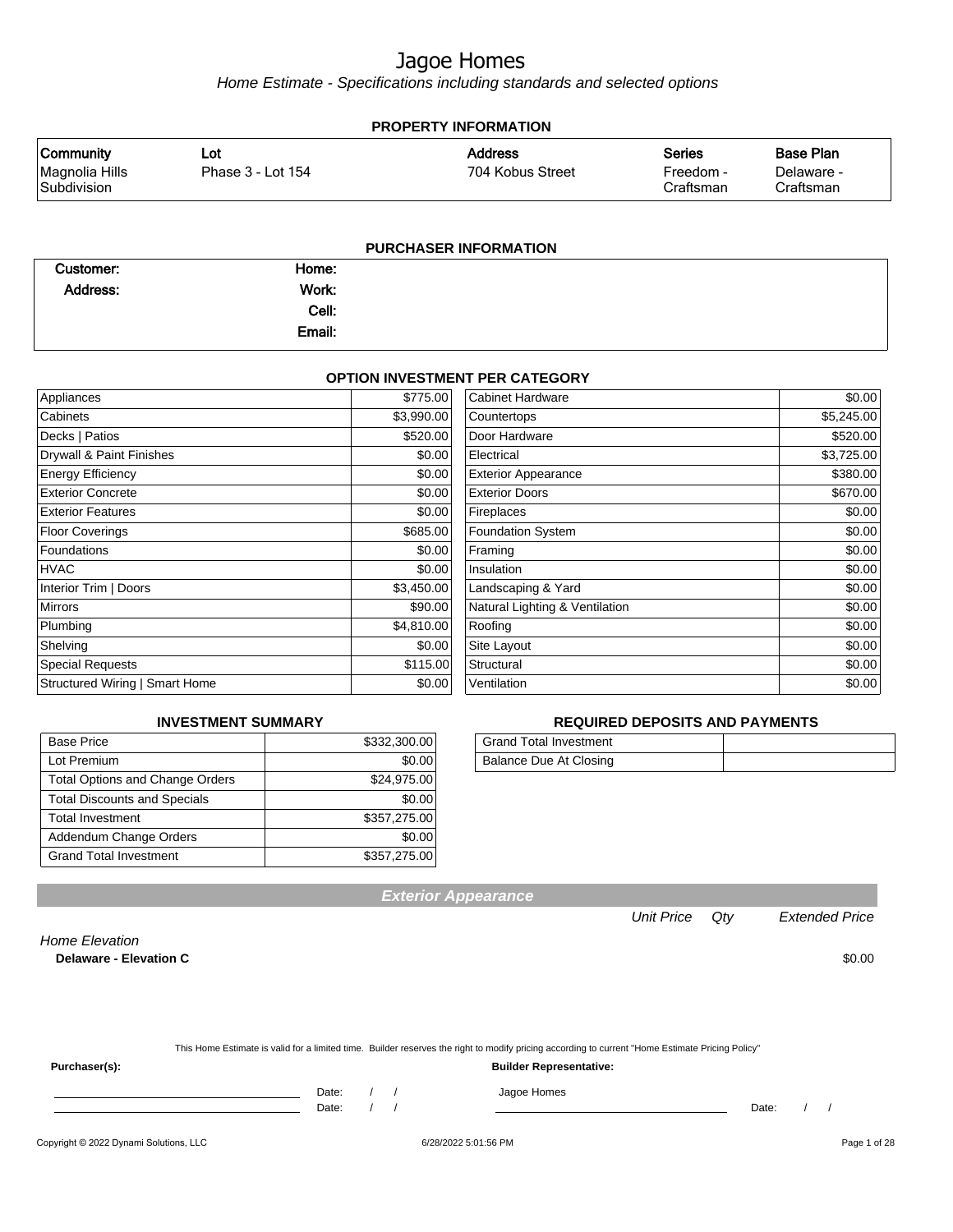|                                                                    |                                                                                                                                                                                                                            | <b>PROPERTY INFORMATION</b>                                                                                                                                                        |                                         |     |                                             |
|--------------------------------------------------------------------|----------------------------------------------------------------------------------------------------------------------------------------------------------------------------------------------------------------------------|------------------------------------------------------------------------------------------------------------------------------------------------------------------------------------|-----------------------------------------|-----|---------------------------------------------|
| Community<br>Magnolia Hills<br>Subdivision                         | Lot<br>Phase 3 - Lot 154                                                                                                                                                                                                   | <b>Address</b><br>704 Kobus Street                                                                                                                                                 | <b>Series</b><br>Freedom -<br>Craftsman |     | <b>Base Plan</b><br>Delaware -<br>Craftsman |
|                                                                    |                                                                                                                                                                                                                            | <b>Exterior Appearance</b>                                                                                                                                                         |                                         |     |                                             |
|                                                                    |                                                                                                                                                                                                                            |                                                                                                                                                                                    | <b>Unit Price</b>                       | Qty | <b>Extended Price</b>                       |
| <b>Home Exterior Brick</b><br><b>Brick Veneer Front - Per Plan</b> |                                                                                                                                                                                                                            |                                                                                                                                                                                    |                                         |     | Included in Price                           |
|                                                                    | Includes brick front of home. See plan for details. Does not include drop brick ledge.                                                                                                                                     |                                                                                                                                                                                    |                                         |     |                                             |
| <b>Brick Color</b>                                                 | Selected Brick Color: Marshall                                                                                                                                                                                             |                                                                                                                                                                                    |                                         |     | Included in Price                           |
|                                                                    |                                                                                                                                                                                                                            |                                                                                                                                                                                    |                                         |     |                                             |
| Drop Brick Ledge<br>Drop Brick Ledge, Included                     |                                                                                                                                                                                                                            |                                                                                                                                                                                    |                                         |     | \$0.00                                      |
| <b>Brick Skirt</b><br><b>Brick Skirt</b>                           |                                                                                                                                                                                                                            |                                                                                                                                                                                    |                                         |     | \$0.00                                      |
| <b>Brick Color</b>                                                 |                                                                                                                                                                                                                            |                                                                                                                                                                                    |                                         |     |                                             |
|                                                                    | Selected Brick Color: Marshall                                                                                                                                                                                             |                                                                                                                                                                                    |                                         |     | Included in Price                           |
| <b>Address Stone</b><br><b>Address Stone</b>                       |                                                                                                                                                                                                                            |                                                                                                                                                                                    |                                         |     | \$380.00                                    |
|                                                                    | Includes one 8"x16" address stone for front of the house. Street Number ONLY will be on the<br>stone. Location of address stone will be predetermined by builder.                                                          |                                                                                                                                                                                    |                                         |     |                                             |
|                                                                    |                                                                                                                                                                                                                            | <b>Foundation System</b>                                                                                                                                                           |                                         |     |                                             |
|                                                                    |                                                                                                                                                                                                                            |                                                                                                                                                                                    | <b>Unit Price</b>                       | Qty | <b>Extended Price</b>                       |
| <b>Foundation System</b><br><b>Insulated Concrete Slab</b>         |                                                                                                                                                                                                                            |                                                                                                                                                                                    |                                         |     | Included in Price                           |
|                                                                    |                                                                                                                                                                                                                            | <b>Energy Efficiency</b>                                                                                                                                                           |                                         |     |                                             |
|                                                                    |                                                                                                                                                                                                                            |                                                                                                                                                                                    | <b>Unit Price</b>                       | Qty | <b>Extended Price</b>                       |
| <b>HERS Rating</b>                                                 |                                                                                                                                                                                                                            |                                                                                                                                                                                    |                                         |     |                                             |
|                                                                    | <b>HERS Rated Home (Less than 85 Score)</b><br>Note - Jagoe Homes receives all applicable rebates for energy efficiency, utilities,<br>manufacturers, etc. Rebates have been reflected as a discount in Base Price of Home |                                                                                                                                                                                    |                                         |     | Included in Price                           |
|                                                                    |                                                                                                                                                                                                                            |                                                                                                                                                                                    |                                         |     |                                             |
|                                                                    |                                                                                                                                                                                                                            | <b>Structural</b>                                                                                                                                                                  | <b>Unit Price</b>                       | Qty | <b>Extended Price</b>                       |
| Concrete Slab                                                      |                                                                                                                                                                                                                            |                                                                                                                                                                                    |                                         |     |                                             |
| Barrier, Termite Warranty 1 year                                   | Concrete Slab 4" thick (avg), 3500 psi, Slab fill 6" minimum, 6 mil polyethylene Vapor                                                                                                                                     |                                                                                                                                                                                    |                                         |     | Included in Price                           |
| <b>Foundation Block</b>                                            | Block Size - Dropped Brick Ledge 12"x8"x16" & 8"x8"x16"                                                                                                                                                                    |                                                                                                                                                                                    |                                         |     | \$0.00                                      |
|                                                                    |                                                                                                                                                                                                                            |                                                                                                                                                                                    |                                         |     |                                             |
| Purchaser(s):                                                      |                                                                                                                                                                                                                            | This Home Estimate is valid for a limited time. Builder reserves the right to modify pricing according to current "Home Estimate Pricing Policy"<br><b>Builder Representative:</b> |                                         |     |                                             |
|                                                                    | Date:<br>$\sqrt{2}$<br><u> 1989 - Johann Barn, mars eta bainar eta idazlea (</u><br>$\prime$<br>Date:                                                                                                                      | Jagoe Homes<br>$\prime$<br>$\prime$                                                                                                                                                |                                         |     | $\sqrt{2}$<br>Date:<br>$\prime$             |
| Copyright © 2022 Dynami Solutions, LLC                             |                                                                                                                                                                                                                            | 6/28/2022 5:01:56 PM                                                                                                                                                               |                                         |     | Page 2 of 28                                |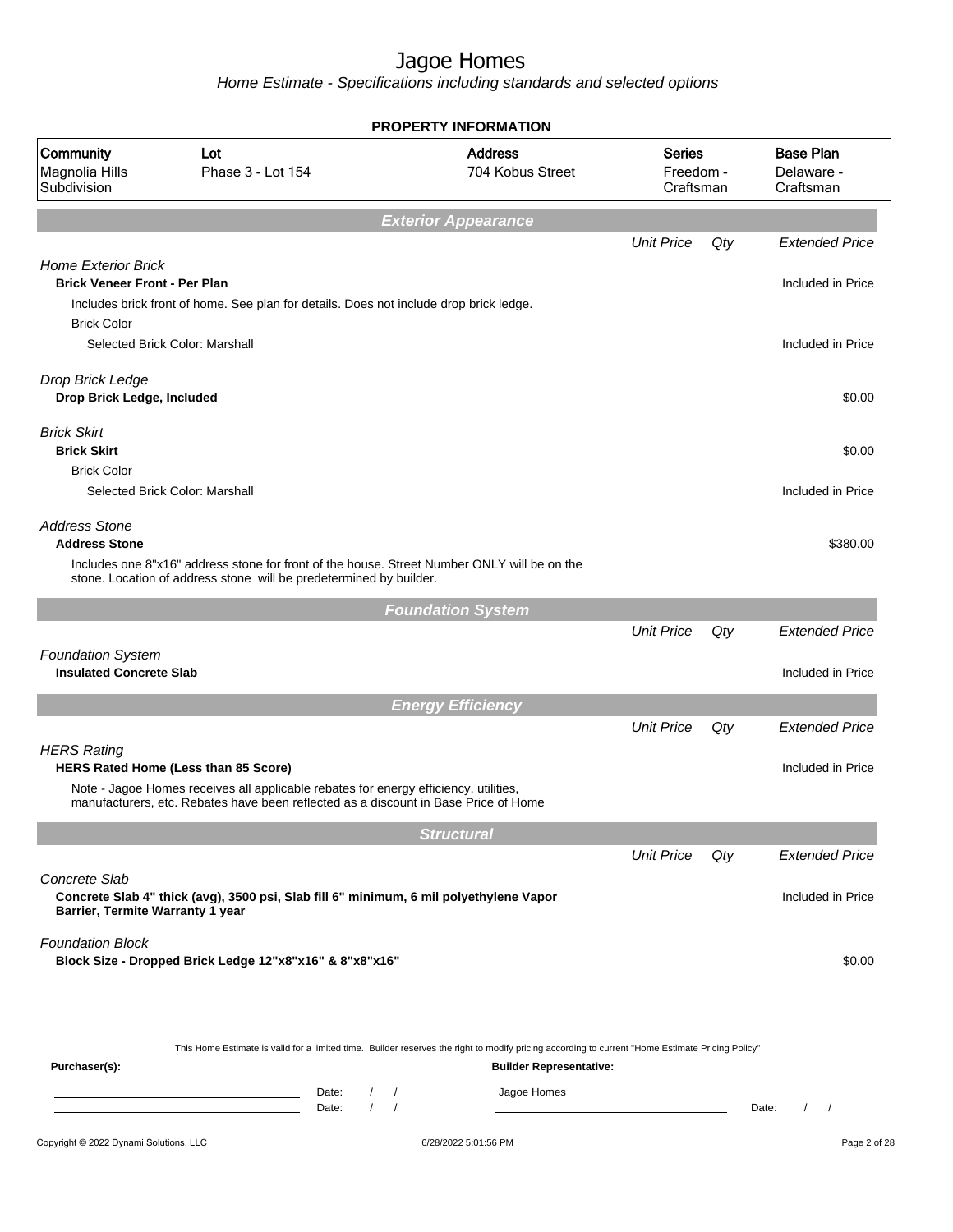Home Estimate - Specifications including standards and selected options

|                                                          |                                                                                                                                                                          | <b>PROPERTY INFORMATION</b>        |                                         |     |                                             |
|----------------------------------------------------------|--------------------------------------------------------------------------------------------------------------------------------------------------------------------------|------------------------------------|-----------------------------------------|-----|---------------------------------------------|
| <b>Community</b><br>Magnolia Hills<br>Subdivision        | Lot<br>Phase 3 - Lot 154                                                                                                                                                 | <b>Address</b><br>704 Kobus Street | <b>Series</b><br>Freedom -<br>Craftsman |     | <b>Base Plan</b><br>Delaware -<br>Craftsman |
|                                                          |                                                                                                                                                                          | <b>Structural</b>                  |                                         |     |                                             |
|                                                          |                                                                                                                                                                          |                                    | <b>Unit Price</b>                       | Qty | <b>Extended Price</b>                       |
| <b>Foundation Drain</b>                                  | <b>Foundation Drain - Gravel French Drain</b>                                                                                                                            |                                    |                                         |     | Included in Price                           |
|                                                          |                                                                                                                                                                          | <b>Decks   Patios</b>              |                                         |     |                                             |
|                                                          | Outside Retreat Concrete Patio or Covered Patio                                                                                                                          |                                    | <b>Unit Price</b>                       | Qty | <b>Extended Price</b>                       |
| Finish                                                   | 12' Wide x 12' Deep Concrete Patio, 3500 psi                                                                                                                             |                                    |                                         |     | \$520.00                                    |
|                                                          | Selected Finish: Broom Finish                                                                                                                                            |                                    |                                         |     | Included in Price                           |
|                                                          |                                                                                                                                                                          | <b>Exterior Doors</b>              |                                         |     |                                             |
|                                                          |                                                                                                                                                                          |                                    | <b>Unit Price</b>                       | Qty | <b>Extended Price</b>                       |
| Front Entry Door                                         | HD Smooth Steel 3/0 Painted Craftsman MHD-217-010-2 w/ 22x17 Clear Glass Insert<br>Consult with Design Coordinator for Glass Pattern, Door Handle, and Paint Selections. |                                    |                                         |     | Included in Price                           |
| 16' Craftsman Garage Overhead Door                       | Carriage House Stamped 16x7 Garage Door                                                                                                                                  |                                    |                                         |     | Included in Price                           |
| Color                                                    | CHI 5250   Stamped Carriage House Steel   Includes Decorative Hardware                                                                                                   |                                    |                                         |     |                                             |
| Selected Color: Desert Tan                               |                                                                                                                                                                          |                                    |                                         |     | Included in Price                           |
| Dining Area Patio Door                                   | Vinyl 6/0 Sliding Door w/ NO Grilles, Screen, and 1/0 Transom<br>Vinyl 6/0 Sliding Door w/ NO Grilles, Screen, and 1/0 Transom                                           |                                    |                                         |     | \$670.00                                    |
| Color<br>Selected Color: White                           |                                                                                                                                                                          |                                    |                                         |     | Included in Price                           |
| Garage-to-Home Door<br>Smooth Finish<br>Primed for Paint | HD Steel Smooth 2 Panel Square 2/8 x 6/8 Door<br>Interior Door Paint Selection unless otherwise Specified                                                                |                                    |                                         |     | \$0.00                                      |
| Garage Door Opener                                       | <b>Garage Door Opener(s) with 2 Transmitters</b>                                                                                                                         |                                    |                                         |     | Included in Price                           |

This Home Estimate is valid for a limited time. Builder reserves the right to modify pricing according to current "Home Estimate Pricing Policy" **Purchaser(s): Builder Representative:** Date: / / Jagoe Homes<br>Date: / / Jagoe Homes Date: / / Date: / /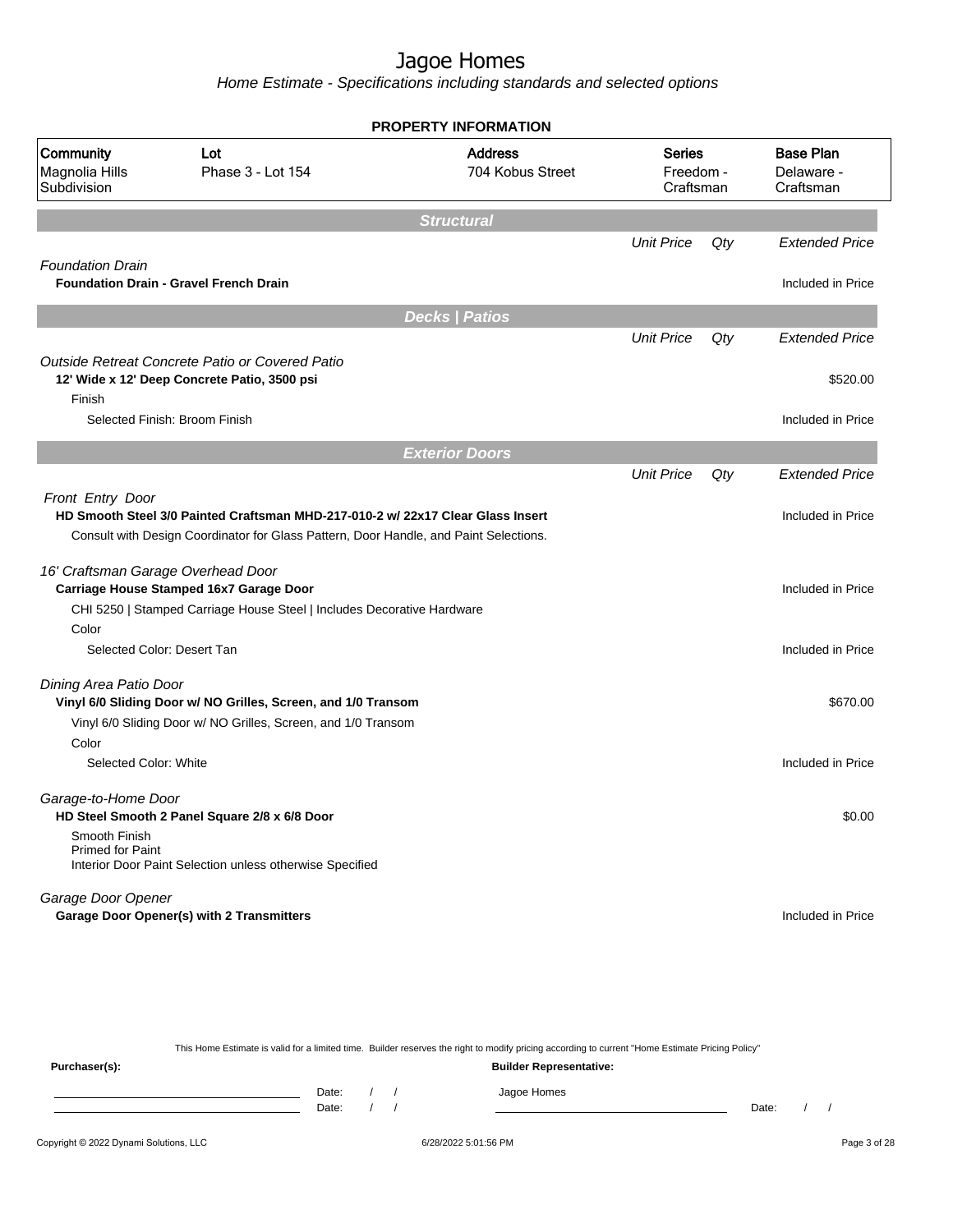Home Estimate - Specifications including standards and selected options

|                                            |                                                                                                                                                                                                                             | <b>PROPERTY INFORMATION</b>               |                                         |     |                                             |
|--------------------------------------------|-----------------------------------------------------------------------------------------------------------------------------------------------------------------------------------------------------------------------------|-------------------------------------------|-----------------------------------------|-----|---------------------------------------------|
| Community<br>Magnolia Hills<br>Subdivision | Lot<br>Phase 3 - Lot 154                                                                                                                                                                                                    | <b>Address</b><br>704 Kobus Street        | <b>Series</b><br>Freedom -<br>Craftsman |     | <b>Base Plan</b><br>Delaware -<br>Craftsman |
|                                            |                                                                                                                                                                                                                             | <b>Natural Lighting &amp; Ventilation</b> |                                         |     |                                             |
|                                            |                                                                                                                                                                                                                             |                                           | <b>Unit Price</b>                       | Qty | <b>Extended Price</b>                       |
| <b>Entire Home Windows</b>                 | Vinyl Low E Single Hung Window w/ GBG & Half Screen                                                                                                                                                                         |                                           |                                         |     | Included in Price                           |
|                                            | Vinyl Low E Single Hung Window w/ GBG & Half Screen. Glass is Clear unless otherwise<br>noted. Grilles are between the glass. Grille patterns will differ based on Home Series. Please<br>confirm with New Home Consultant. |                                           |                                         |     |                                             |
| <b>Window Color</b>                        |                                                                                                                                                                                                                             |                                           |                                         |     |                                             |
|                                            | Selected Window Color: White Exterior/White Interior                                                                                                                                                                        |                                           |                                         |     | Included in Price                           |
|                                            | Entire Home Extended Jambs and Casing                                                                                                                                                                                       |                                           |                                         |     |                                             |
|                                            | Extended Jambs and Casing (No Window Stool) Package for Windows                                                                                                                                                             |                                           |                                         |     | Included in Price                           |
|                                            | Includes extended jambs and casing on all additional windows                                                                                                                                                                |                                           |                                         |     |                                             |
|                                            | <b>Extended Jambs and Casing for Additional Windows</b><br>Extended Jambs and Casing (No Window Stool) Package for Windows                                                                                                  |                                           |                                         |     | Included in Price                           |
|                                            | Includes extended jambs and casing on all additional windows                                                                                                                                                                |                                           |                                         |     |                                             |
|                                            |                                                                                                                                                                                                                             | <b>Exterior Concrete</b>                  |                                         |     |                                             |
|                                            |                                                                                                                                                                                                                             |                                           | <b>Unit Price</b>                       | Qty | <b>Extended Price</b>                       |
| Driveway   Maximum Width                   |                                                                                                                                                                                                                             |                                           |                                         |     |                                             |
| 24' Maximum Width at Right of Way          |                                                                                                                                                                                                                             |                                           |                                         |     | \$0.00                                      |
|                                            | Driveway will widen past property line to accommodate selections requiring additional width.                                                                                                                                |                                           |                                         |     |                                             |
| Driveway   Concrete                        |                                                                                                                                                                                                                             |                                           |                                         |     |                                             |
|                                            | Driveway/Parking Double Garage: 16' 3" wide, 3500 psi                                                                                                                                                                       |                                           |                                         |     | Included in Price                           |
| Finish                                     |                                                                                                                                                                                                                             |                                           |                                         |     |                                             |
|                                            | Selected Finish: Broom Finish                                                                                                                                                                                               |                                           |                                         |     | Included in Price                           |
| <b>Front Porch &amp; Sidewalk</b>          |                                                                                                                                                                                                                             |                                           |                                         |     |                                             |
|                                            | Exterior Concrete - Front Porch & Sidewalk, 3500 psi                                                                                                                                                                        |                                           |                                         |     | Included in Price                           |
| Finish                                     |                                                                                                                                                                                                                             |                                           |                                         |     |                                             |
|                                            | Selected Finish: Broom Finish                                                                                                                                                                                               |                                           |                                         |     | Included in Price                           |
| <b>City Sidewalk</b>                       |                                                                                                                                                                                                                             |                                           |                                         |     |                                             |
|                                            | Exterior Concrete - City Sidewalk, 3500 psi, Broom Finish                                                                                                                                                                   |                                           |                                         |     | Included in Price                           |
|                                            |                                                                                                                                                                                                                             |                                           |                                         |     |                                             |
|                                            |                                                                                                                                                                                                                             |                                           |                                         |     |                                             |

This Home Estimate is valid for a limited time. Builder reserves the right to modify pricing according to current "Home Estimate Pricing Policy" **Purchaser(s): Builder Representative:** Date: / / Jagoe Homes<br>Date: / / Jagoe Homes Date: / / **Date: / / 2006** Date: / / **Date: / / / 2006** Date: / / / 2006 Date: / / / 2006 Date: / / / 2006 Date: / / / 2007 Date: / / / 2007 Date: / / / 2008 Date: / / / 2008 Date: / / / 2008 Date: / / / 2008 Date: / / / 2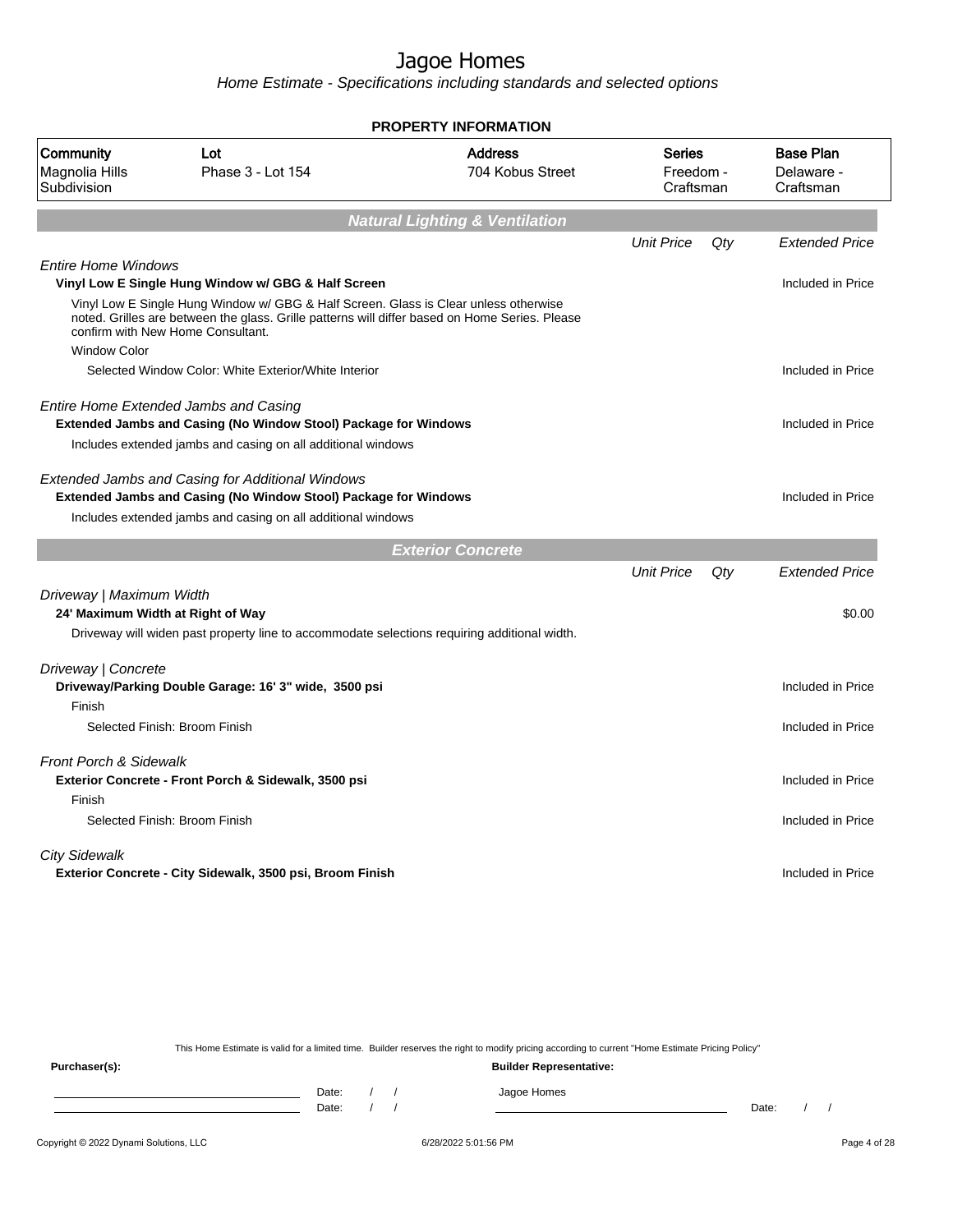Home Estimate - Specifications including standards and selected options

|                                                                                 |                                                                                                                                                                       | <b>PROPERTY INFORMATION</b>        |                                         |     |                                             |
|---------------------------------------------------------------------------------|-----------------------------------------------------------------------------------------------------------------------------------------------------------------------|------------------------------------|-----------------------------------------|-----|---------------------------------------------|
| Community<br>Magnolia Hills<br>Subdivision                                      | Lot<br>Phase 3 - Lot 154                                                                                                                                              | <b>Address</b><br>704 Kobus Street | <b>Series</b><br>Freedom -<br>Craftsman |     | <b>Base Plan</b><br>Delaware -<br>Craftsman |
|                                                                                 |                                                                                                                                                                       | <b>Exterior Features</b>           |                                         |     |                                             |
|                                                                                 |                                                                                                                                                                       |                                    | <b>Unit Price</b>                       | Qty | <b>Extended Price</b>                       |
| <b>Exterior Siding</b><br>Color                                                 | Exterior Portfolio - Double 4" Vinyl Siding                                                                                                                           |                                    |                                         |     | Included in Price                           |
| Selected Color: Canyon                                                          |                                                                                                                                                                       |                                    |                                         |     | Included in Price                           |
| Exterior Bracket/Corbel                                                         | Exterior Bracket(s), Corbel(s) Painted                                                                                                                                |                                    |                                         |     | Included in Price                           |
| Color                                                                           | Selected Color: SW7568 Neutral Ground (Pearl Coordinate)                                                                                                              |                                    |                                         |     | Included in Price                           |
| <b>Exterior Decorative Siding</b><br><b>Exterior Portfolio Perfection Shake</b> |                                                                                                                                                                       |                                    |                                         |     | Included in Price                           |
| Color                                                                           | Perfection shingles have a more finished appearance than a hand-split shake. They are<br>patterned from #1 Red Cedar and offer a cleaner and more uniform appearance. |                                    |                                         |     |                                             |
| Selected Color: Clay                                                            |                                                                                                                                                                       |                                    |                                         |     | Included in Price                           |
| <b>Exterior Special Trim Areas</b><br>color selected.                           | Aluminum Wrapped Trim: Window Trim, Beams, Rake/Fascia, etc. Color will match Soffit<br>See plan for details. Color will match Soffit Color Selected.                 |                                    |                                         |     | Included in Price                           |
| <b>Exterior Vinyl Corner Trim(s)</b>                                            |                                                                                                                                                                       |                                    |                                         |     |                                             |
| <b>Vinyl Corner Trim(s)</b><br>Color                                            |                                                                                                                                                                       |                                    |                                         |     | Included in Price                           |
| Selected Color: Pearl                                                           |                                                                                                                                                                       |                                    |                                         |     | Included in Price                           |
| Fascia<br><b>Fascia Aluminum</b>                                                | Color will match Soffit Color Selected                                                                                                                                |                                    |                                         |     | Included in Price                           |
| Soffit<br>Soffit - Continuous Perforated Vinyl                                  |                                                                                                                                                                       |                                    |                                         |     | Included in Price                           |
| Color<br>Selected Color: Pearl                                                  |                                                                                                                                                                       |                                    |                                         |     | Included in Price                           |
| Gutter<br>Gutters Aluminum 5" (.027 gauge)                                      |                                                                                                                                                                       |                                    |                                         |     | Included in Price                           |
| Color<br>Selected Color: Pearl                                                  |                                                                                                                                                                       |                                    |                                         |     | Included in Price                           |
|                                                                                 |                                                                                                                                                                       |                                    |                                         |     |                                             |

This Home Estimate is valid for a limited time. Builder reserves the right to modify pricing according to current "Home Estimate Pricing Policy" **Purchaser(s): Builder Representative:** Date: / / Jagoe Homes<br>Date: / / Jagoe Homes Date: / / **Date: / / 2006** Date: / / **Date: / / / 2006** Date: / / / 2006 Date: / / / 2006 Date: / / / 2006 Date: / / / 2007 Date: / / / 2007 Date: / / / 2008 Date: / / / 2008 Date: / / / 2008 Date: / / / 2008 Date: / / / 2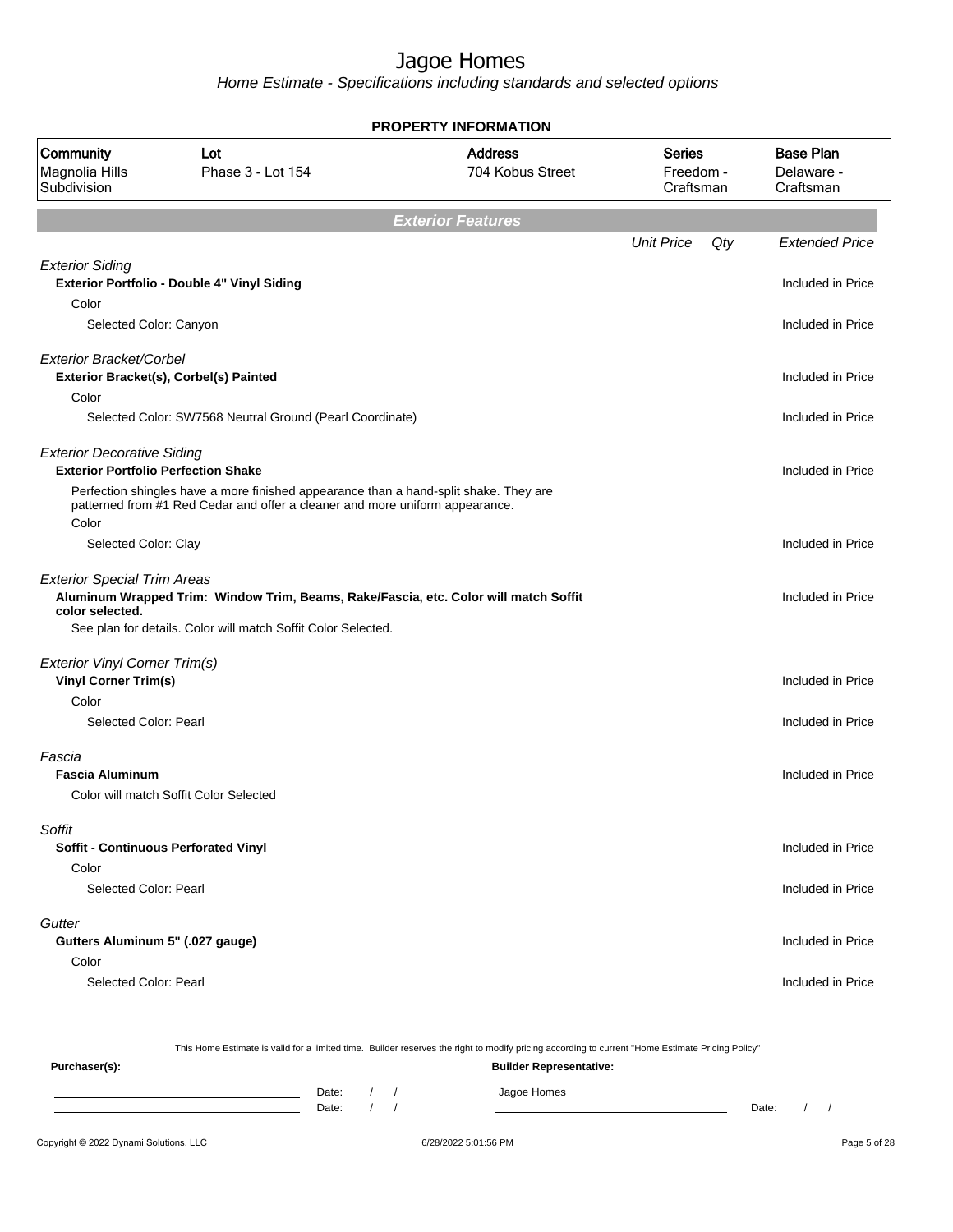|                                                            |                                                    |                |          | <b>PROPERTY INFORMATION</b>                                                                                                                                                        |                                         |     |                                             |
|------------------------------------------------------------|----------------------------------------------------|----------------|----------|------------------------------------------------------------------------------------------------------------------------------------------------------------------------------------|-----------------------------------------|-----|---------------------------------------------|
| Community<br>Magnolia Hills<br>Subdivision                 | Lot<br>Phase 3 - Lot 154                           |                |          | <b>Address</b><br>704 Kobus Street                                                                                                                                                 | <b>Series</b><br>Freedom -<br>Craftsman |     | <b>Base Plan</b><br>Delaware -<br>Craftsman |
|                                                            |                                                    |                |          | <b>Exterior Features</b>                                                                                                                                                           |                                         |     |                                             |
|                                                            |                                                    |                |          |                                                                                                                                                                                    | <b>Unit Price</b>                       | Qty | <b>Extended Price</b>                       |
| Downspout                                                  | Downspouts Aluminum 3" x 2" (.027 gauge)           |                |          |                                                                                                                                                                                    |                                         |     | Included in Price                           |
| Splash Block<br>Splash Blocks 24" precast concrete         |                                                    |                |          |                                                                                                                                                                                    |                                         |     | Included in Price                           |
| <b>Front Porch Post</b><br>Color                           | (3) 10" Square Smooth Fiberglass Columns   Painted |                |          |                                                                                                                                                                                    |                                         |     | Included in Price                           |
|                                                            | Selected Color: SW7568 Neutral Ground              |                |          |                                                                                                                                                                                    |                                         |     | Included in Price                           |
| Flashing<br><b>Flashing see Plan Detail</b>                |                                                    |                |          |                                                                                                                                                                                    |                                         |     | Included in Price                           |
| <b>Exterior Mailbox</b>                                    | <b>Centralized Mailbox - Cluster Box Unit</b>      |                |          |                                                                                                                                                                                    |                                         |     | \$0.00                                      |
|                                                            |                                                    |                |          | <b>Roofing</b>                                                                                                                                                                     |                                         |     |                                             |
|                                                            |                                                    |                |          |                                                                                                                                                                                    | <b>Unit Price</b>                       | Qty | <b>Extended Price</b>                       |
| <b>Roof Felt</b>                                           | Synthetic Underlayment or Felt, Aluminum Drip Edge |                |          |                                                                                                                                                                                    |                                         |     | Included in Price                           |
| <b>Roof Shingles</b><br>Roofing Color                      | 30 Year GAF Dimensional Roof Shingles              |                |          |                                                                                                                                                                                    |                                         |     | Included in Price                           |
|                                                            | Selected Roofing Color: Charcoal                   |                |          |                                                                                                                                                                                    |                                         |     | Included in Price                           |
| Roof Valley Material<br>Ice and Water Shield or Equivalent |                                                    |                |          |                                                                                                                                                                                    |                                         |     | Included in Price                           |
| Roof Flashing<br>Roof Flashing- required by design         |                                                    |                |          |                                                                                                                                                                                    |                                         |     | Included in Price                           |
|                                                            |                                                    |                |          | <b>Fireplaces</b>                                                                                                                                                                  |                                         |     |                                             |
|                                                            |                                                    |                |          |                                                                                                                                                                                    | <b>Unit Price</b>                       | Qty | <b>Extended Price</b>                       |
| Fireplace   Family Room<br><b>None</b>                     |                                                    |                |          |                                                                                                                                                                                    |                                         |     | Included in Price                           |
|                                                            |                                                    |                |          |                                                                                                                                                                                    |                                         |     |                                             |
| Purchaser(s):                                              |                                                    |                |          | This Home Estimate is valid for a limited time. Builder reserves the right to modify pricing according to current "Home Estimate Pricing Policy"<br><b>Builder Representative:</b> |                                         |     |                                             |
|                                                            |                                                    | Date:<br>Date: | $\prime$ | Jagoe Homes                                                                                                                                                                        |                                         |     | Date:                                       |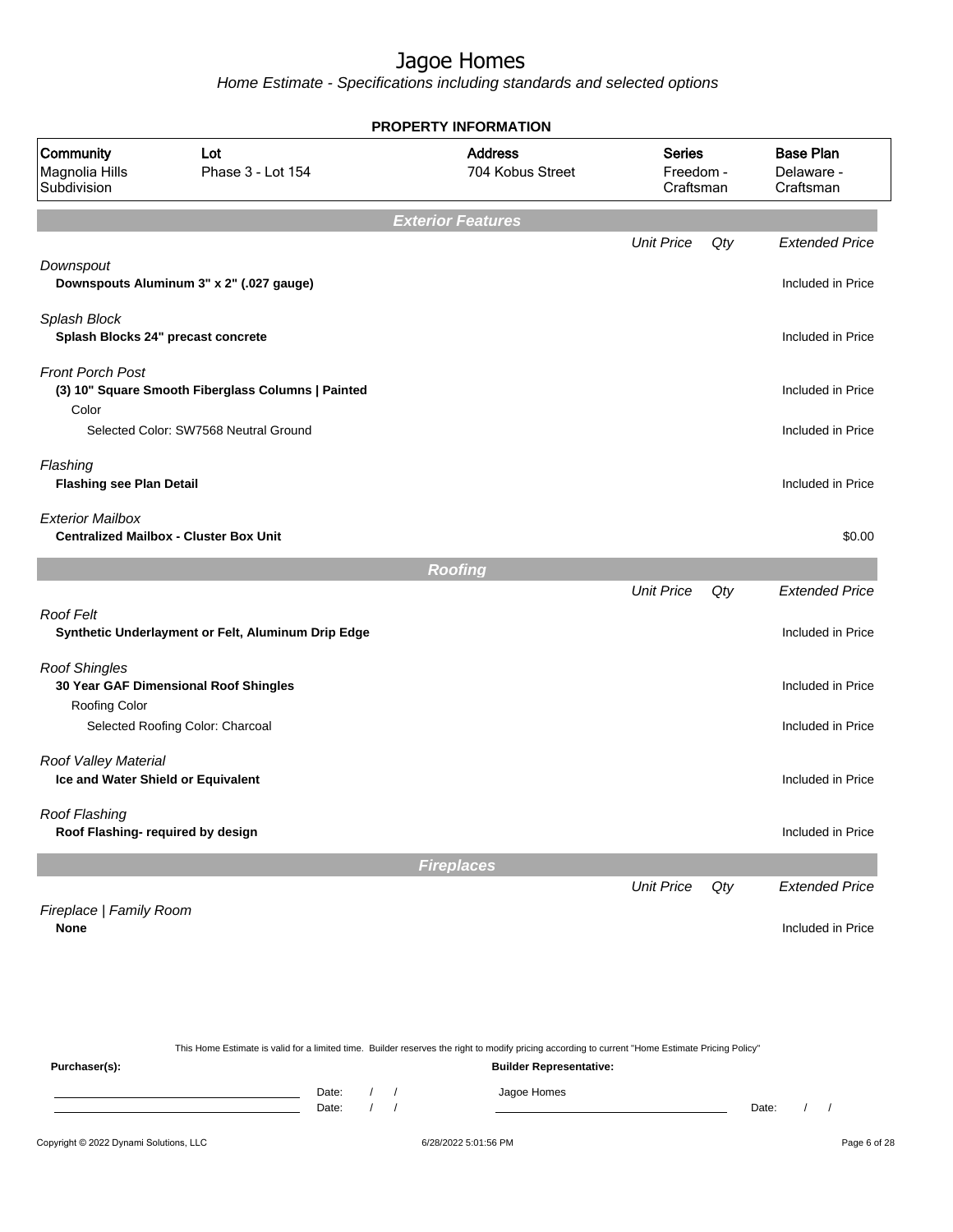Home Estimate - Specifications including standards and selected options

|                                                                             |                                                                                                                                  | <b>PROPERTY INFORMATION</b>         |                                         |     |                                             |
|-----------------------------------------------------------------------------|----------------------------------------------------------------------------------------------------------------------------------|-------------------------------------|-----------------------------------------|-----|---------------------------------------------|
| Community<br>Magnolia Hills<br>Subdivision                                  | Lot<br>Phase 3 - Lot 154                                                                                                         | <b>Address</b><br>704 Kobus Street  | <b>Series</b><br>Freedom -<br>Craftsman |     | <b>Base Plan</b><br>Delaware -<br>Craftsman |
|                                                                             |                                                                                                                                  | <b>Insulation</b>                   |                                         |     |                                             |
| <b>Entire Home Foundation Insulation</b>                                    |                                                                                                                                  |                                     | <b>Unit Price</b>                       | Qty | <b>Extended Price</b><br>Included in Price  |
|                                                                             | Foundation Perimeter 1"x24" Styrofoam R5.0                                                                                       |                                     |                                         |     |                                             |
| Living Area Wall Insulation                                                 | Living Area Walls R15 Fiberglass Blown-In &/or Batt Wall System                                                                  |                                     |                                         |     | Included in Price                           |
| Living Area Ceiling Insulation                                              | Living Area Flat Ceiling R38 (Average) Blown-In Fiberglass                                                                       |                                     |                                         |     | Included in Price                           |
|                                                                             |                                                                                                                                  | <b>Drywall &amp; Paint Finishes</b> |                                         |     |                                             |
|                                                                             |                                                                                                                                  |                                     | <b>Unit Price</b>                       | Qty | <b>Extended Price</b>                       |
| <b>Interior Home Wall Finish</b>                                            | 1/2" Drywall   Finished, Primed, & Painted Smooth                                                                                |                                     |                                         |     | Included in Price                           |
| <b>Interior Home Ceiling Finish</b><br><b>Drywall   Textured Throughout</b> | 1/2in Structural or 5/8in Drywall   Stomped Texture   White                                                                      |                                     |                                         |     | Included in Price                           |
| Garage Drywall and Finish Application                                       | Two Car Garage   Drywall, Prime, & Paint<br>Entire Home Paint Color used unless otherwise specified under Additional Paint Color |                                     |                                         |     | Included in Price                           |
| <b>Mechanical Storage</b><br><b>Unfinished Drywall</b>                      |                                                                                                                                  |                                     |                                         |     | Included in Price                           |
| <b>Interior Wall Surfaces Paint</b><br>Color                                | <b>Sherwin Williams Duration Latex   Flat</b>                                                                                    |                                     |                                         |     | Included in Price                           |
|                                                                             | Selected Color: SW7064 Passive                                                                                                   |                                     |                                         |     | Included in Price                           |
| Sheen<br>Selected Sheen: Flat                                               |                                                                                                                                  |                                     |                                         |     | Included in Price                           |
| <b>Interior Trim &amp; Door Paint</b>                                       | Trim & Door   Sherwin Williams ProClassic Waterborne Acrylic   Semi-Gloss                                                        |                                     |                                         |     | Included in Price                           |
| Color                                                                       | Selected Color: SW7006 Extra White                                                                                               |                                     |                                         |     | Included in Price                           |

This Home Estimate is valid for a limited time. Builder reserves the right to modify pricing according to current "Home Estimate Pricing Policy"

**Purchaser(s): Builder Representative:** Date: / / Jagoe Homes<br>Date: / / Jagoe Homes Date: / / **Date: / / 2006** Date: / / / Date: / / / Date: / / / 2006 Date: / / / 2006 Date: / / / 2006 Date: / / / 2006 Date: / / / 2007 Date: / / / 2007 Date: / / / 2007 Date: / / / 2007 Date: / / / 2007 Date: / / / 2007 D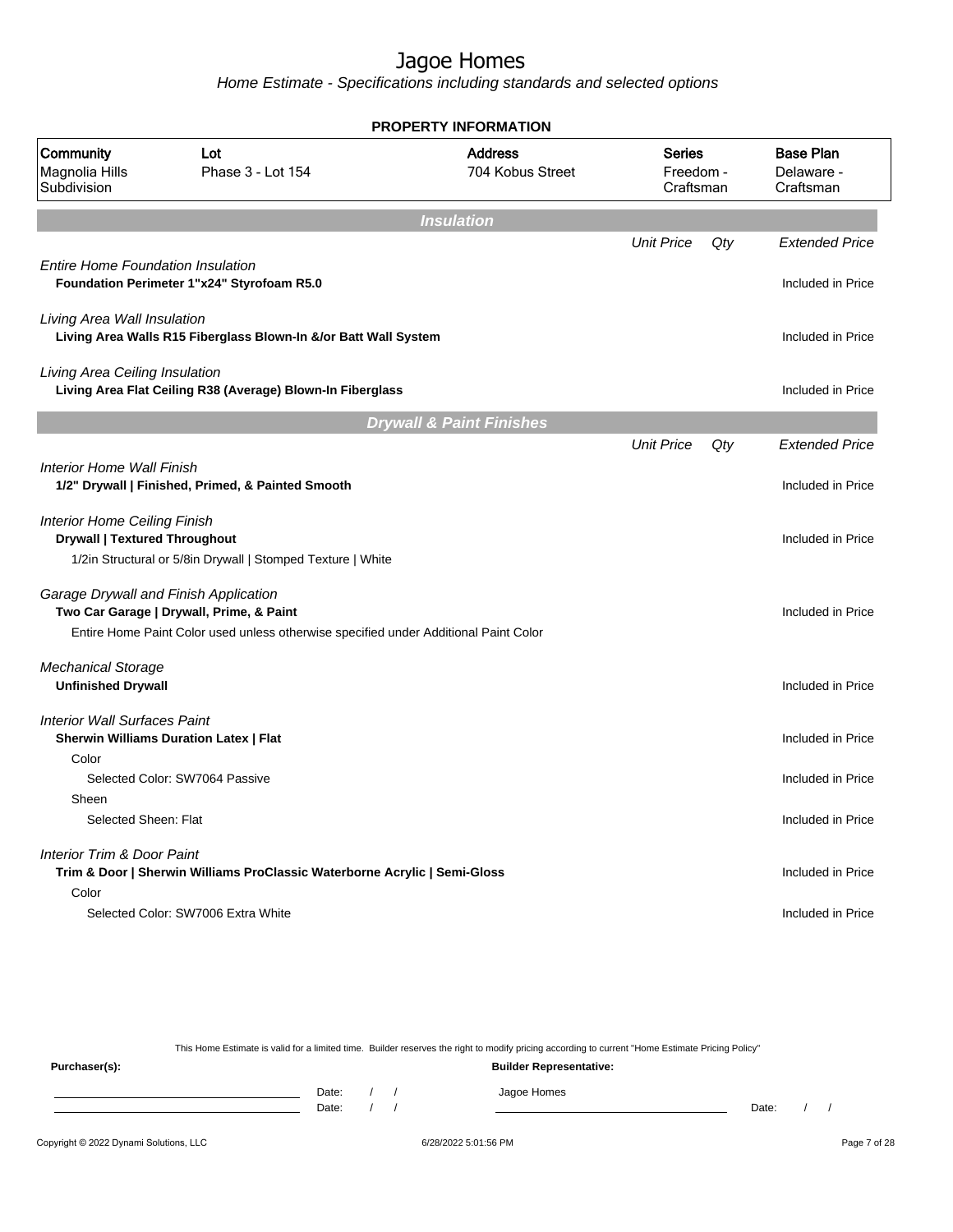Home Estimate - Specifications including standards and selected options

|                                                                               |                                                                                                                                                                                              | <b>PROPERTY INFORMATION</b>         |                                  |     |                                             |
|-------------------------------------------------------------------------------|----------------------------------------------------------------------------------------------------------------------------------------------------------------------------------------------|-------------------------------------|----------------------------------|-----|---------------------------------------------|
| Community<br>Magnolia Hills<br>Subdivision                                    | Lot<br>Phase 3 - Lot 154                                                                                                                                                                     | <b>Address</b><br>704 Kobus Street  | Series<br>Freedom -<br>Craftsman |     | <b>Base Plan</b><br>Delaware -<br>Craftsman |
|                                                                               |                                                                                                                                                                                              | <b>Drywall &amp; Paint Finishes</b> |                                  |     |                                             |
|                                                                               |                                                                                                                                                                                              |                                     | <b>Unit Price</b>                | Qty | <b>Extended Price</b>                       |
| <b>Exterior Door Paint</b>                                                    |                                                                                                                                                                                              |                                     |                                  |     |                                             |
| <b>Exterior Door Color   Latex</b>                                            |                                                                                                                                                                                              |                                     |                                  |     | Included in Price                           |
| painted Interior Trim Color.                                                  | Paint color for all HINGED Exterior Doors, Including Front Door. Interior of door will be                                                                                                    |                                     |                                  |     |                                             |
| Color                                                                         | Color Requests outside of Available Personal Options will be subject to approval.                                                                                                            |                                     |                                  |     |                                             |
|                                                                               | Selected Color: SW7568 Neutral Ground                                                                                                                                                        |                                     |                                  |     | Included in Price                           |
|                                                                               |                                                                                                                                                                                              | <b>Interior Trim / Doors</b>        |                                  |     |                                             |
|                                                                               |                                                                                                                                                                                              |                                     | <b>Unit Price</b>                | Qty | <b>Extended Price</b>                       |
| <b>Entire Home Interior Doors</b><br>Smooth Finish<br><b>Primed for Paint</b> | Interior Door Units, Hollow Core, 6/8 Tall, 2 Panel Square, Smooth                                                                                                                           |                                     |                                  |     | \$0.00                                      |
| <b>Baseboard 4 1/4"</b>                                                       | Entire Home Craftsman Style Trim Package<br>Craftsman Interior Flat Door Casing 3 1/2", Interior Flat Window Trim 3 1/2", Interior Flat<br>Door & Window Casing: 3 1/2" 1015M   Base: 4 1/4" |                                     |                                  |     | \$790.00                                    |
|                                                                               | Base installed in Finished Living Areas Only                                                                                                                                                 |                                     |                                  |     |                                             |
| Open Stairway with Balusters<br><b>Rosette   Carpet Steps</b>                 | 3 1/2 Open Step w/ Stained Exposed End   Iron Balusters   Stained Newel Post, Handrail &                                                                                                     |                                     |                                  |     | \$1,370.00                                  |
| unless otherwise specified                                                    | Exposed Step End, Newel Post, Rosette, Hand Rail to be Stained. Stain TBD. Skirt Board &<br>Risers to be painted Interior Trim Color. Carpet Steps to be Entire Home Carpet Selection        |                                     |                                  |     |                                             |
| Pattern                                                                       |                                                                                                                                                                                              |                                     |                                  |     |                                             |
| Selected Pattern: Straight                                                    |                                                                                                                                                                                              |                                     |                                  |     | Included in Price                           |
| <b>Stain Color</b>                                                            |                                                                                                                                                                                              |                                     |                                  |     |                                             |
|                                                                               | Selected Stain Color: MW409 Carbon                                                                                                                                                           |                                     |                                  |     | Included in Price                           |
|                                                                               | Built In Drop Zone, Painted to match Trim Color                                                                                                                                              |                                     |                                  |     |                                             |
|                                                                               | Built In Drop Zone with Bench Seat, per plan, Painted to Match Trim<br>Painted Interior Trim Selection   Plan Modifications may be necessary for Placement   See                             |                                     |                                  |     | \$1,290.00                                  |
| <b>Plan for Details</b>                                                       |                                                                                                                                                                                              |                                     |                                  |     |                                             |
| Design Feature                                                                |                                                                                                                                                                                              |                                     |                                  |     |                                             |
|                                                                               | Selected Design Feature: Bead Board Back                                                                                                                                                     |                                     |                                  |     | Included in Price                           |

This Home Estimate is valid for a limited time. Builder reserves the right to modify pricing according to current "Home Estimate Pricing Policy" **Purchaser(s): Builder Representative:** Date: / / Jagoe Homes<br>Date: / / Jagoe Homes Date: / / Date: / /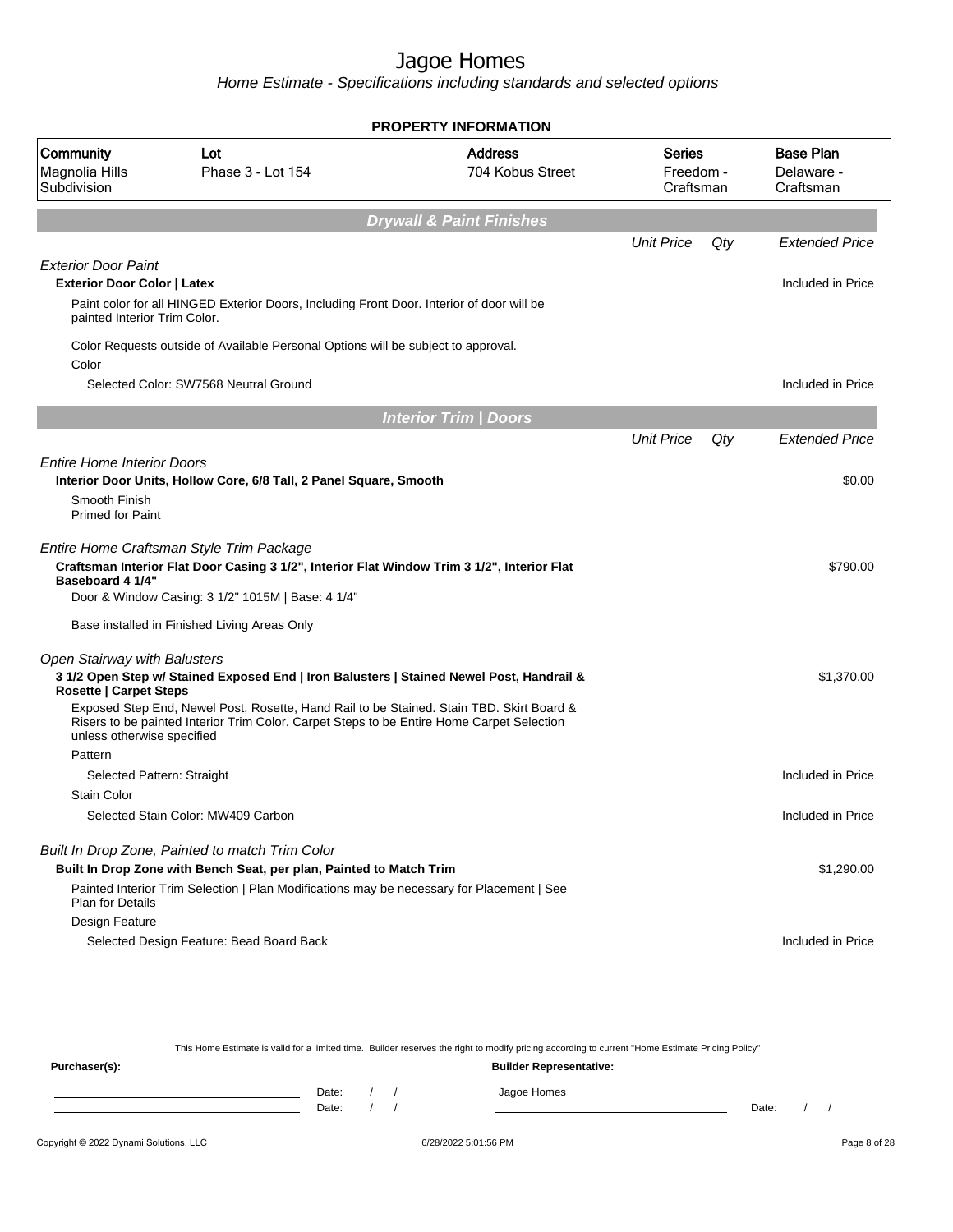|                                                                  |                                                                                                                                                                                         | <b>PROPERTY INFORMATION</b>                                                                                                                      |                                  |     |                                             |
|------------------------------------------------------------------|-----------------------------------------------------------------------------------------------------------------------------------------------------------------------------------------|--------------------------------------------------------------------------------------------------------------------------------------------------|----------------------------------|-----|---------------------------------------------|
| Community<br>Magnolia Hills<br>Subdivision                       | Lot<br>Phase 3 - Lot 154                                                                                                                                                                | <b>Address</b><br>704 Kobus Street                                                                                                               | Series<br>Freedom -<br>Craftsman |     | <b>Base Plan</b><br>Delaware -<br>Craftsman |
|                                                                  |                                                                                                                                                                                         | <b>Door Hardware</b>                                                                                                                             |                                  |     |                                             |
|                                                                  |                                                                                                                                                                                         |                                                                                                                                                  | <b>Unit Price</b>                | Qty | <b>Extended Price</b>                       |
| <b>Front Door Handleset</b>                                      | Kwikset   Amador Handleset   Exterior Trim Kit Included                                                                                                                                 |                                                                                                                                                  |                                  |     | \$150.00                                    |
| and Hinges of Front Door.                                        | Includes (1) Exterior Handleset and (1) Interior Door Hardware, to match Exterior Door<br>Hardware Selection Style. Finish selection will be indicated below for Interior Door Hardware |                                                                                                                                                  |                                  |     |                                             |
| Front Door Handle Set Finish                                     |                                                                                                                                                                                         |                                                                                                                                                  |                                  |     |                                             |
|                                                                  | Selected Front Door Handle Set Finish: Satin Nickel                                                                                                                                     |                                                                                                                                                  |                                  |     | Included in Price                           |
| Hinge & Interior Hardware Finish                                 |                                                                                                                                                                                         |                                                                                                                                                  |                                  |     |                                             |
|                                                                  | Selected Hinge & Interior Hardware Finish: Match Exterior Handleset - Satin Nickel                                                                                                      |                                                                                                                                                  |                                  |     | Included in Price                           |
| <b>Home Exterior Door Hardware</b><br>Kwikset   Ladera Lever     |                                                                                                                                                                                         |                                                                                                                                                  |                                  |     | \$60.00                                     |
| Finish                                                           | Includes Front Door (if Front Door Handleset is not selected) Garage to Home Door and any<br>Hinged Patio or Service Door selected in the HE.                                           |                                                                                                                                                  |                                  |     |                                             |
| Selected Finish: Satin Nickel                                    |                                                                                                                                                                                         |                                                                                                                                                  |                                  |     | Included in Price                           |
| <b>Entire Home Interior Door Locks</b><br>Kwikset   Ladera Lever |                                                                                                                                                                                         |                                                                                                                                                  |                                  |     | \$310.00                                    |
| Includes all Interior Doors<br>Finish                            |                                                                                                                                                                                         |                                                                                                                                                  |                                  |     |                                             |
|                                                                  | Selected Finish: Satin Nickel                                                                                                                                                           |                                                                                                                                                  |                                  |     | Included in Price                           |
| Door Stops                                                       | <b>Hardware-Spring &amp; Hinge Door Stops</b>                                                                                                                                           |                                                                                                                                                  |                                  |     | Included in Price                           |
|                                                                  |                                                                                                                                                                                         | <b>Cabinets</b>                                                                                                                                  |                                  |     |                                             |
|                                                                  |                                                                                                                                                                                         |                                                                                                                                                  | <b>Unit Price</b>                | Qty | <b>Extended Price</b>                       |
| Kitchen Cabinet Design Options<br><b>Upgraded Kitchen Layout</b> |                                                                                                                                                                                         |                                                                                                                                                  |                                  |     | \$1,640.00                                  |
| 24"W x 12"D x 3"H (FWS24)                                        | Remove Upper Wall Cabinets from Back Exterior Wall and replace Single Window w/Triple<br>Window centered on Kitchen Sink. Add (3) Floating Wall Shelves to match Kitchen Cabinets.      |                                                                                                                                                  |                                  |     |                                             |
|                                                                  | Technical Specification: Change existing layout of Wall Cabinets to 42" Tall Straight Lay<br>w/Crown Mould. Remove Corner Wall Cabinet & replace w/W3042 w/F342 Filler.                 |                                                                                                                                                  |                                  |     |                                             |
| <b>Kitchen Cabinets</b>                                          | <b>Brellin Purestyle Full Overlay Laminate Cabinets w/ Floating Shelves</b>                                                                                                             |                                                                                                                                                  |                                  |     | \$1,770.00                                  |
| Full Overlay Shaker Door                                         |                                                                                                                                                                                         |                                                                                                                                                  |                                  |     |                                             |
| Color                                                            |                                                                                                                                                                                         |                                                                                                                                                  |                                  |     |                                             |
| Selected Color: White                                            |                                                                                                                                                                                         |                                                                                                                                                  |                                  |     | Included in Price                           |
|                                                                  |                                                                                                                                                                                         | This Home Estimate is valid for a limited time. Builder reserves the right to modify pricing according to current "Home Estimate Pricing Policy" |                                  |     |                                             |
| Purchaser(s):                                                    |                                                                                                                                                                                         | <b>Builder Representative:</b>                                                                                                                   |                                  |     |                                             |
|                                                                  | Date:<br>$\frac{1}{2}$                                                                                                                                                                  | Jagoe Homes                                                                                                                                      |                                  |     |                                             |
|                                                                  | $\frac{1}{2}$<br>Date:                                                                                                                                                                  |                                                                                                                                                  |                                  |     | Date:<br>$\sqrt{ }$                         |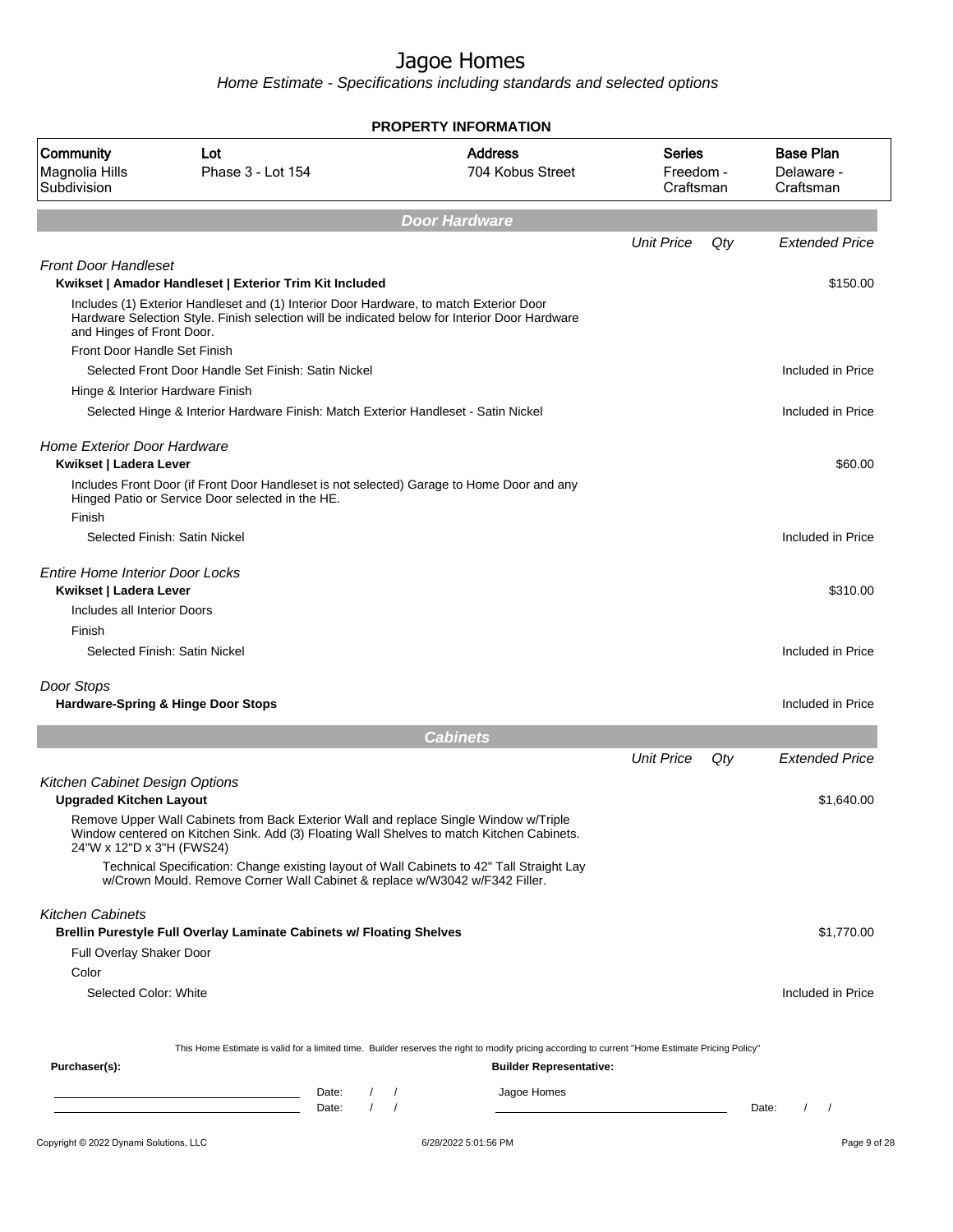Home Estimate - Specifications including standards and selected options

|                                                               |                                                | <b>PROPERTY INFORMATION</b>        |                                         |     |                                             |
|---------------------------------------------------------------|------------------------------------------------|------------------------------------|-----------------------------------------|-----|---------------------------------------------|
| Community<br>Magnolia Hills<br>Subdivision                    | Lot<br>Phase 3 - Lot 154                       | <b>Address</b><br>704 Kobus Street | <b>Series</b><br>Freedom -<br>Craftsman |     | <b>Base Plan</b><br>Delaware -<br>Craftsman |
|                                                               |                                                | <b>Cabinets</b>                    |                                         |     |                                             |
|                                                               |                                                |                                    | <b>Unit Price</b>                       | Qty | <b>Extended Price</b>                       |
| <b>Owners Bath Cabinets</b>                                   |                                                |                                    |                                         |     |                                             |
|                                                               | <b>Brellin Full Overlay Purestyle Laminate</b> |                                    |                                         |     | \$260.00                                    |
| Finish                                                        |                                                |                                    |                                         |     |                                             |
| Selected Finish: White                                        |                                                |                                    |                                         |     | Included in Price                           |
| Vanity Height                                                 | Selected Vanity Height: Raised - 35"           |                                    |                                         |     | \$70.00                                     |
|                                                               |                                                |                                    |                                         |     |                                             |
| <b>Bath 2 Cabinets</b>                                        |                                                |                                    |                                         |     |                                             |
|                                                               | <b>Brellin Full Overlay Purestyle Laminate</b> |                                    |                                         |     | \$180.00                                    |
| Finish                                                        |                                                |                                    |                                         |     |                                             |
| Selected Finish: White                                        |                                                |                                    |                                         |     | Included in Price                           |
| Vanity Height                                                 | Selected Vanity Height: Raised - 35"           |                                    |                                         |     | \$70.00                                     |
|                                                               |                                                |                                    |                                         |     |                                             |
|                                                               |                                                | <b>Cabinet Hardware</b>            |                                         |     |                                             |
|                                                               |                                                |                                    | <b>Unit Price</b>                       | Qty | <b>Extended Price</b>                       |
| <b>Kitchen Cabinet Hardware</b><br><b>Rosalynn Collection</b> |                                                |                                    |                                         |     | \$0.00                                      |
| <b>Cabinet Door Hardware</b>                                  |                                                |                                    |                                         |     |                                             |
|                                                               | Selected Cabinet Door Hardware: 192mm          |                                    |                                         |     | Included in Price                           |
| <b>Cabinet Drawer Hardware</b>                                |                                                |                                    |                                         |     |                                             |
|                                                               | Selected Cabinet Drawer Hardware: 128mm        |                                    |                                         |     | Included in Price                           |
| Finish                                                        | Selected Finish: Polished Chrome               |                                    |                                         |     |                                             |
|                                                               |                                                |                                    |                                         |     | Included in Price                           |
| Owner's Bath Cabinet Hardware                                 |                                                |                                    |                                         |     |                                             |
| <b>Rosalynn Collection</b>                                    |                                                |                                    |                                         |     | \$0.00                                      |
| Cabinet Door Hardware                                         |                                                |                                    |                                         |     |                                             |
|                                                               | Selected Cabinet Door Hardware: 192mm          |                                    |                                         |     | Included in Price                           |
| <b>Cabinet Drawer Hardware</b>                                |                                                |                                    |                                         |     |                                             |
| Finish                                                        | Selected Cabinet Drawer Hardware: 128mm        |                                    |                                         |     | Included in Price                           |
|                                                               | Selected Finish: Polished Chrome               |                                    |                                         |     | Included in Price                           |
|                                                               |                                                |                                    |                                         |     |                                             |
| <b>Bath 2 Cabinet Hardware</b>                                |                                                |                                    |                                         |     |                                             |
| <b>Rosalynn Collection</b>                                    |                                                |                                    |                                         |     | \$0.00                                      |
| <b>Cabinet Door Hardware</b>                                  |                                                |                                    |                                         |     |                                             |
|                                                               | Selected Cabinet Door Hardware: 128mm          |                                    |                                         |     | Included in Price                           |

This Home Estimate is valid for a limited time. Builder reserves the right to modify pricing according to current "Home Estimate Pricing Policy"

**Purchaser(s): Builder Representative:** Date: / / Jagoe Homes<br>Date: / / Jagoe Homes Date: / / Date: / /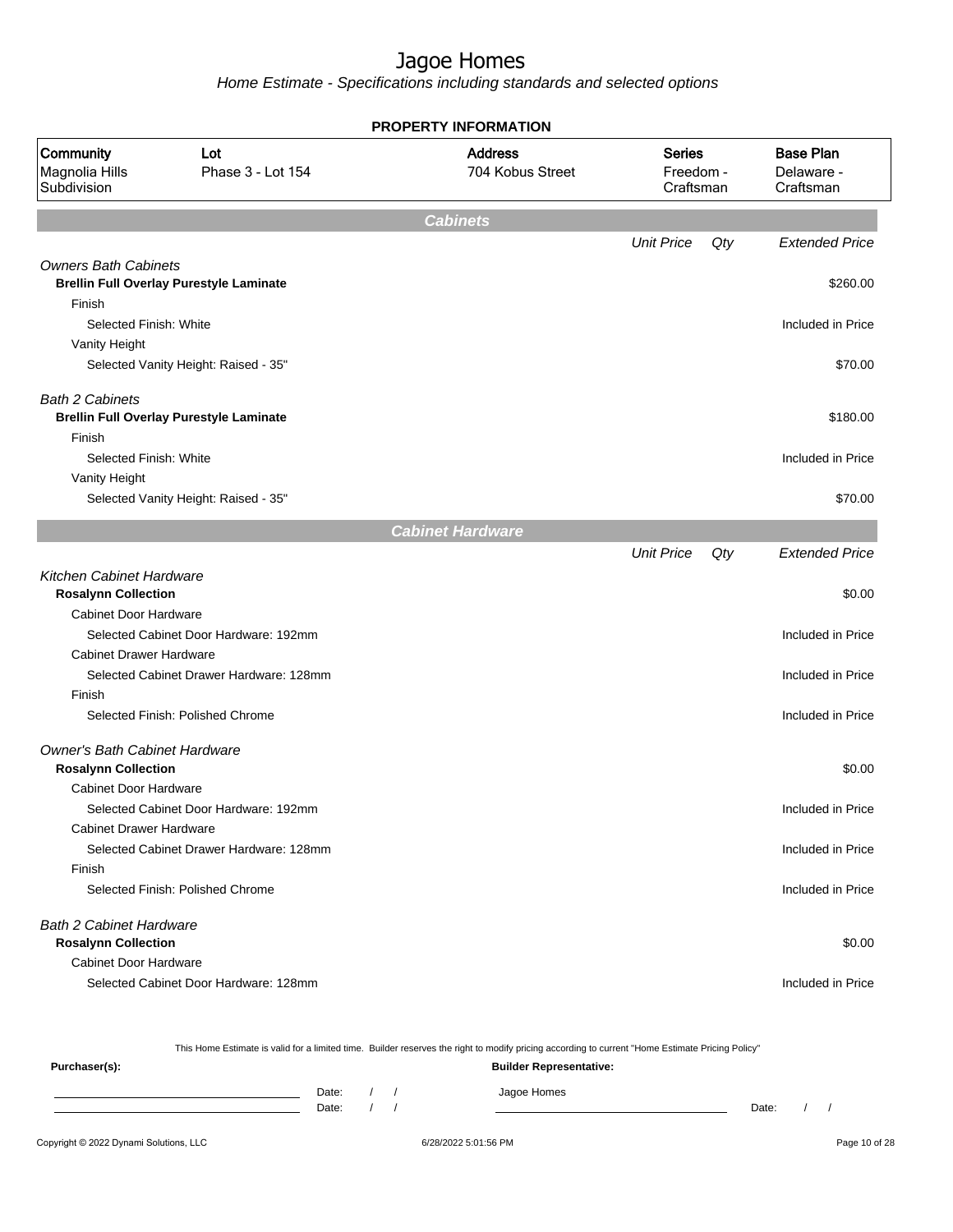Home Estimate - Specifications including standards and selected options

|                                                                                                                                                                                                                                                                                                                                                                                                                            | <b>PROPERTY INFORMATION</b>        |                                         |        |                                             |
|----------------------------------------------------------------------------------------------------------------------------------------------------------------------------------------------------------------------------------------------------------------------------------------------------------------------------------------------------------------------------------------------------------------------------|------------------------------------|-----------------------------------------|--------|---------------------------------------------|
| Community<br>Lot<br>Magnolia Hills<br>Phase 3 - Lot 154<br>Subdivision                                                                                                                                                                                                                                                                                                                                                     | <b>Address</b><br>704 Kobus Street | <b>Series</b><br>Freedom -<br>Craftsman |        | <b>Base Plan</b><br>Delaware -<br>Craftsman |
|                                                                                                                                                                                                                                                                                                                                                                                                                            | <b>Cabinet Hardware</b>            |                                         |        |                                             |
|                                                                                                                                                                                                                                                                                                                                                                                                                            |                                    | <b>Unit Price</b>                       | $Q$ ty | <b>Extended Price</b>                       |
| <b>Bath 2 Cabinet Hardware</b><br><b>Cabinet Drawer Hardware</b>                                                                                                                                                                                                                                                                                                                                                           |                                    |                                         |        |                                             |
| Selected Cabinet Drawer Hardware: 96mm<br>Finish                                                                                                                                                                                                                                                                                                                                                                           |                                    |                                         |        | Included in Price                           |
| Selected Finish: Polished Chrome                                                                                                                                                                                                                                                                                                                                                                                           |                                    |                                         |        | Included in Price                           |
|                                                                                                                                                                                                                                                                                                                                                                                                                            | <b>Countertops</b>                 |                                         |        |                                             |
|                                                                                                                                                                                                                                                                                                                                                                                                                            |                                    | <b>Unit Price</b>                       | Qty    | <b>Extended Price</b>                       |
| <b>Kitchen Countertops</b>                                                                                                                                                                                                                                                                                                                                                                                                 |                                    |                                         |        |                                             |
| Granite   3cm Class I                                                                                                                                                                                                                                                                                                                                                                                                      |                                    |                                         |        | \$2,970.00                                  |
| Includes Stainless Steel Undermount Double Bowl Sink and 4 in Granite splash. Included<br>splash will be removed if decorative backsplash is selected.                                                                                                                                                                                                                                                                     |                                    |                                         |        |                                             |
| Granite is not seamless and seams will be visible and can be felt.<br>Colors could vary from samples due to the nature of natural stone.                                                                                                                                                                                                                                                                                   |                                    |                                         |        |                                             |
| Color                                                                                                                                                                                                                                                                                                                                                                                                                      |                                    |                                         |        |                                             |
| Selected Color: Dallas White                                                                                                                                                                                                                                                                                                                                                                                               |                                    |                                         |        | Included in Price                           |
| Edge Profile                                                                                                                                                                                                                                                                                                                                                                                                               |                                    |                                         |        |                                             |
| Selected Edge Profile: Pencil Edge Top & Bottom                                                                                                                                                                                                                                                                                                                                                                            |                                    |                                         |        | Included in Price                           |
| Kitchen Backsplash - Tile                                                                                                                                                                                                                                                                                                                                                                                                  |                                    |                                         |        |                                             |
| <b>Mythology</b>                                                                                                                                                                                                                                                                                                                                                                                                           |                                    |                                         |        | \$1,740.00                                  |
| Experience Mediterranean essence with the Mythology™ collection – featuring<br>styles and characteristics sure to stir your soul. As dramatic as it is chic in the detailing; rich<br>natural earth tones and textures with handmade look punches<br>are the foundation of Mythology™. With curvaceous 6-inch arabesque shapes & Picket<br>Mosaic options, embody the warmth and serenity of<br>the Mediterranean islands. |                                    |                                         |        |                                             |
| Ceramic                                                                                                                                                                                                                                                                                                                                                                                                                    |                                    |                                         |        |                                             |
| Selected Ceramic: Mythology Picket Santorini MY90                                                                                                                                                                                                                                                                                                                                                                          |                                    |                                         |        | Included in Price                           |
| <b>Grout Color</b>                                                                                                                                                                                                                                                                                                                                                                                                         |                                    |                                         |        |                                             |
| Selected Grout Color: 02 Pewter                                                                                                                                                                                                                                                                                                                                                                                            |                                    |                                         |        | Included in Price                           |
| Trim                                                                                                                                                                                                                                                                                                                                                                                                                       |                                    |                                         |        |                                             |
| Selected Trim: Polished Chrome                                                                                                                                                                                                                                                                                                                                                                                             |                                    |                                         |        | Included in Price                           |

This Home Estimate is valid for a limited time. Builder reserves the right to modify pricing according to current "Home Estimate Pricing Policy"

**Purchaser(s): Builder Representative:** Date: / / Jagoe Homes<br>Date: / / Jagoe Homes Date: / / **Date: / / 2006** Date: / / / Date: / / / Date: / / / 2006 Date: / / / 2006 Date: / / / 2006 Date: / / / 2006 Date: / / / 2007 Date: / / / 2007 Date: / / / 2007 Date: / / / 2007 Date: / / / 2007 Date: / / / 2007 D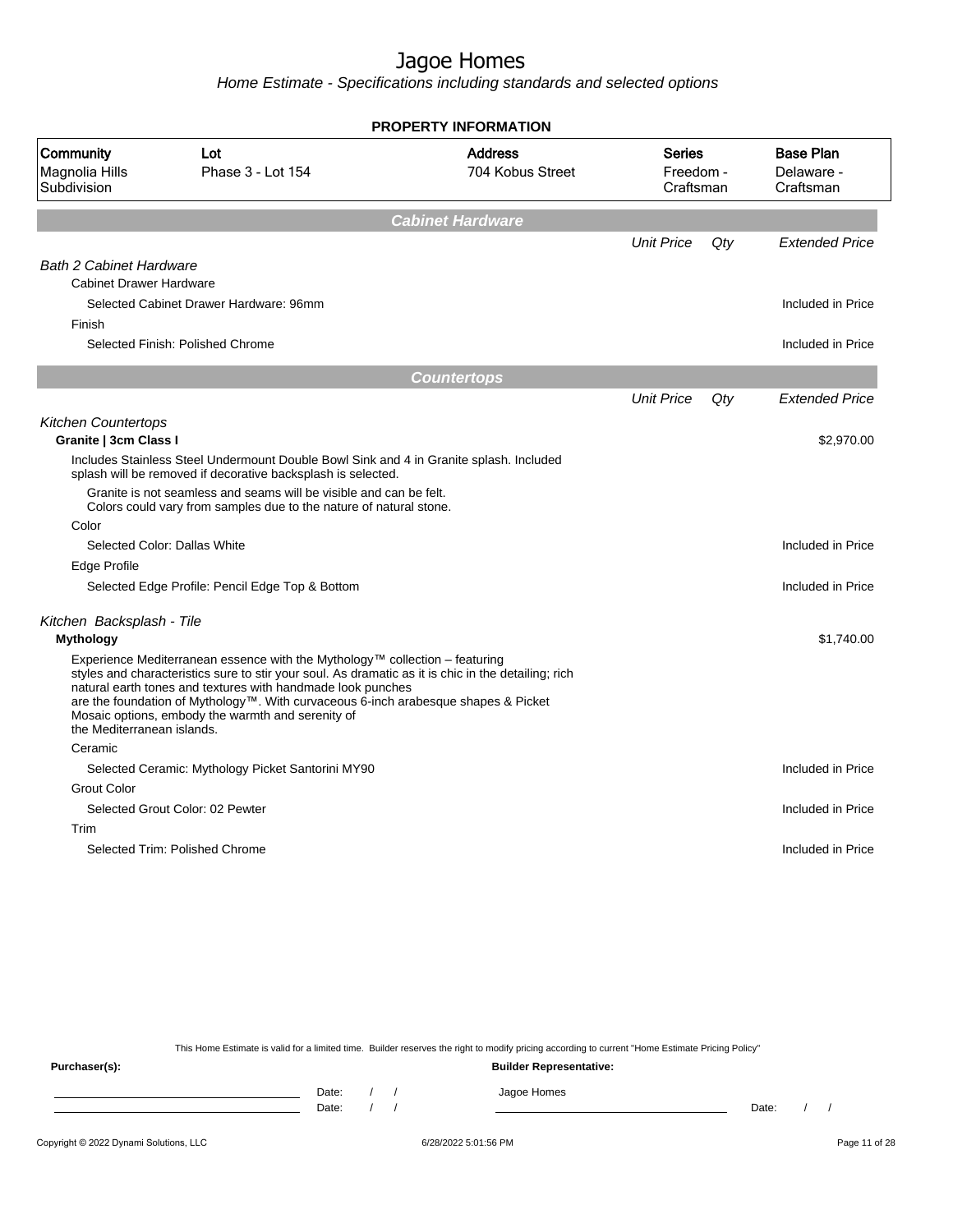|                                                                       |                                                                                                                                                                                                                                                                                                                                                                                                                                                                                                                                                                                                                                 | <b>PROPERTY INFORMATION</b>        |                                         |     |                                             |
|-----------------------------------------------------------------------|---------------------------------------------------------------------------------------------------------------------------------------------------------------------------------------------------------------------------------------------------------------------------------------------------------------------------------------------------------------------------------------------------------------------------------------------------------------------------------------------------------------------------------------------------------------------------------------------------------------------------------|------------------------------------|-----------------------------------------|-----|---------------------------------------------|
| Community<br>Magnolia Hills<br>Subdivision                            | Lot<br>Phase 3 - Lot 154                                                                                                                                                                                                                                                                                                                                                                                                                                                                                                                                                                                                        | <b>Address</b><br>704 Kobus Street | <b>Series</b><br>Freedom -<br>Craftsman |     | <b>Base Plan</b><br>Delaware -<br>Craftsman |
|                                                                       |                                                                                                                                                                                                                                                                                                                                                                                                                                                                                                                                                                                                                                 | <b>Countertops</b>                 |                                         |     |                                             |
|                                                                       |                                                                                                                                                                                                                                                                                                                                                                                                                                                                                                                                                                                                                                 |                                    | <b>Unit Price</b>                       | Qty | <b>Extended Price</b>                       |
| Owner's Bath Vanity Top                                               |                                                                                                                                                                                                                                                                                                                                                                                                                                                                                                                                                                                                                                 |                                    |                                         |     |                                             |
| abrasive products.<br>mildew and chips.<br>Color                      | <b>Cultured Marble   Double Rectangle Bowl</b><br>Cultured Marble is Beautiful - Veining and patterns can be incorporated during the casting<br>process, creating character, depth and interest that mimics its natural counterpart.<br>Low Maintenance - Cultured marble never needs to be sealed and is easy to clean with non-<br>Durable - Cultured marble is non-porous, making it extremely tough and resistant to stains,<br>Economical - In general, cultured marble is less expensive to fabricate and install than slab<br>marble, but will increase the overall value of a home just as natural stone products will. |                                    |                                         |     | \$390.00                                    |
|                                                                       | Selected Color: Carerra Frost                                                                                                                                                                                                                                                                                                                                                                                                                                                                                                                                                                                                   |                                    |                                         |     | Included in Price                           |
| Finish                                                                |                                                                                                                                                                                                                                                                                                                                                                                                                                                                                                                                                                                                                                 |                                    |                                         |     |                                             |
| Selected Finish: Matte                                                |                                                                                                                                                                                                                                                                                                                                                                                                                                                                                                                                                                                                                                 |                                    |                                         |     | Included in Price                           |
| Bath 2 Vanity Top<br><b>Cultured Marble   Rectangle Bowl</b><br>Color | Selected Color: Carerra Frost                                                                                                                                                                                                                                                                                                                                                                                                                                                                                                                                                                                                   |                                    |                                         |     | \$145.00<br>Included in Price               |
| Finish                                                                |                                                                                                                                                                                                                                                                                                                                                                                                                                                                                                                                                                                                                                 |                                    |                                         |     |                                             |
| Selected Finish: Matte                                                |                                                                                                                                                                                                                                                                                                                                                                                                                                                                                                                                                                                                                                 |                                    |                                         |     | Included in Price                           |
|                                                                       |                                                                                                                                                                                                                                                                                                                                                                                                                                                                                                                                                                                                                                 | <b>Mirrors</b>                     |                                         |     |                                             |
|                                                                       |                                                                                                                                                                                                                                                                                                                                                                                                                                                                                                                                                                                                                                 |                                    | <b>Unit Price</b>                       | Qty | <b>Extended Price</b>                       |
| <b>Owner's Bath Mirrors</b>                                           | Beveled Edged Mirrors, (Qty 2), 24" X 36"                                                                                                                                                                                                                                                                                                                                                                                                                                                                                                                                                                                       |                                    |                                         |     | \$90.00                                     |
| Bath 2 Mirror                                                         | Beveled Edge Mirror(s)   Per Base Plan                                                                                                                                                                                                                                                                                                                                                                                                                                                                                                                                                                                          |                                    |                                         |     | Included in Price                           |
| <b>Powder Room Mirror</b>                                             | Beveled Edge Mirror(s)   Per Base Plan                                                                                                                                                                                                                                                                                                                                                                                                                                                                                                                                                                                          |                                    |                                         |     | Included in Price                           |
|                                                                       |                                                                                                                                                                                                                                                                                                                                                                                                                                                                                                                                                                                                                                 | <b>Appliances</b>                  |                                         |     |                                             |
|                                                                       |                                                                                                                                                                                                                                                                                                                                                                                                                                                                                                                                                                                                                                 |                                    | <b>Unit Price</b>                       | Qty | <b>Extended Price</b>                       |
| Kitchen Range<br>Finish                                               | Range - Gas - Free Standing Continuous Grates                                                                                                                                                                                                                                                                                                                                                                                                                                                                                                                                                                                   |                                    |                                         |     | \$320.00                                    |
|                                                                       | Selected Finish: Stainless Steel - JGBS66REKSS                                                                                                                                                                                                                                                                                                                                                                                                                                                                                                                                                                                  |                                    |                                         |     | \$150.00                                    |

| This Home Estimate is valid for a limited time. Builder reserves the right to modify pricing according to current "Home Estimate Pricing Policy" |  |       |  |  |             |       |  |  |
|--------------------------------------------------------------------------------------------------------------------------------------------------|--|-------|--|--|-------------|-------|--|--|
| <b>Builder Representative:</b><br>Purchaser(s):                                                                                                  |  |       |  |  |             |       |  |  |
|                                                                                                                                                  |  | Date: |  |  | Jagoe Homes |       |  |  |
|                                                                                                                                                  |  | Date: |  |  |             | Date: |  |  |
|                                                                                                                                                  |  |       |  |  |             |       |  |  |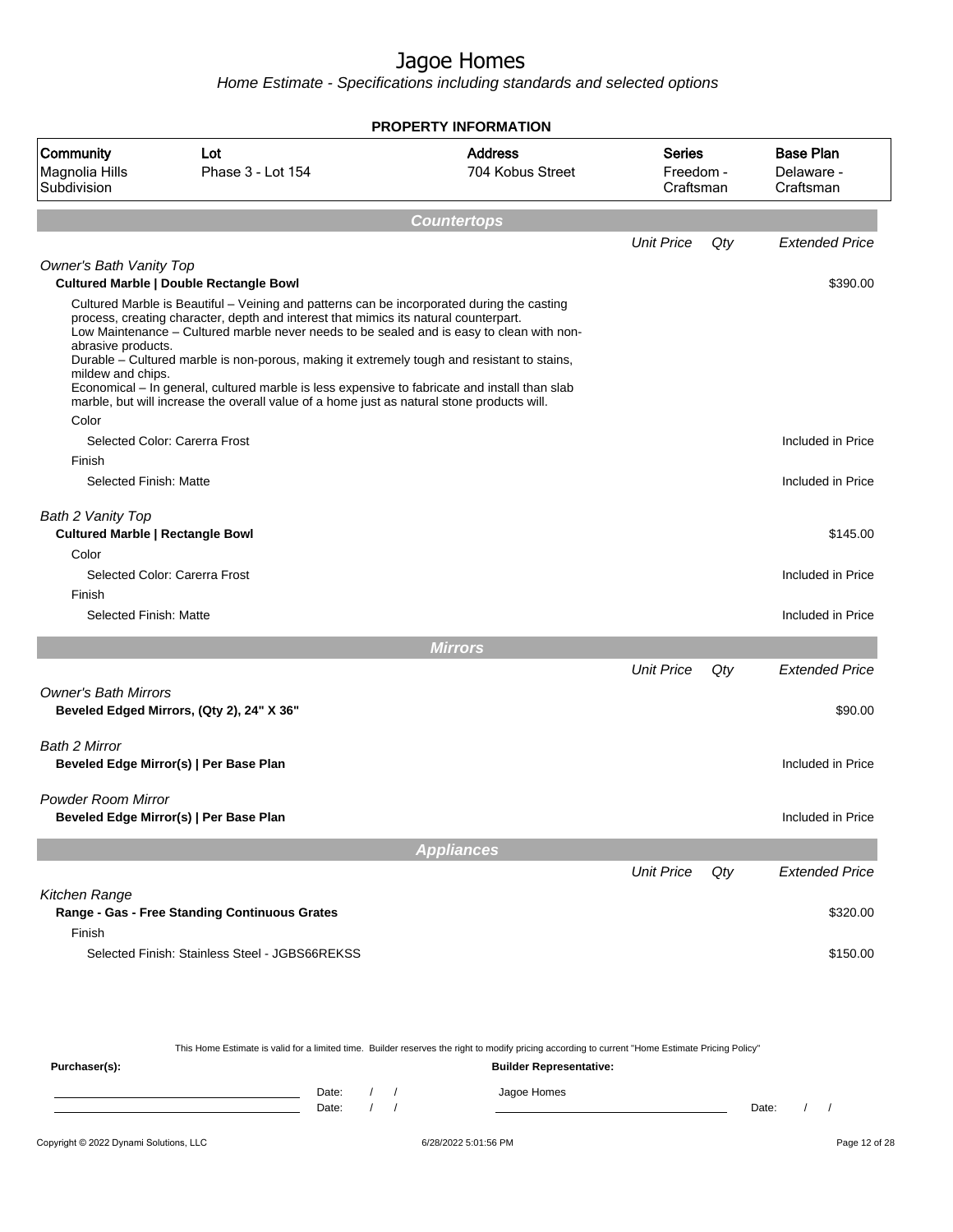Home Estimate - Specifications including standards and selected options

|                                            |                                                                                               | <b>PROPERTY INFORMATION</b>        |                                  |                |                                             |
|--------------------------------------------|-----------------------------------------------------------------------------------------------|------------------------------------|----------------------------------|----------------|---------------------------------------------|
| Community<br>Magnolia Hills<br>Subdivision | Lot<br>Phase 3 - Lot 154                                                                      | <b>Address</b><br>704 Kobus Street | Series<br>Freedom -<br>Craftsman |                | <b>Base Plan</b><br>Delaware -<br>Craftsman |
|                                            |                                                                                               | <b>Appliances</b>                  |                                  |                |                                             |
|                                            |                                                                                               |                                    | <b>Unit Price</b>                | Qty            | <b>Extended Price</b>                       |
| <b>Microwave - Stainless Steel</b>         | Kitchen Microwave or Microwave Hood                                                           |                                    |                                  |                | \$80.00                                     |
|                                            | GE® 1.6 CU. FT. OVER-THE-RANGE MICROWAVE OVEN                                                 |                                    |                                  |                |                                             |
|                                            | Technical Specification: APPROXIMATE DIMENSIONS (HxWxD)<br>16 1/8 H x 29 7/8 W x 15 9/16 D in |                                    |                                  |                |                                             |
| Finish                                     |                                                                                               |                                    |                                  |                |                                             |
|                                            | Selected Finish: Stainless Steel - JVM3160RFSS                                                |                                    |                                  |                | Included in Price                           |
| <b>Kitchen Dishwasher</b>                  |                                                                                               |                                    |                                  |                |                                             |
|                                            | Dishwasher - Front Control - Stainless Steel                                                  |                                    |                                  |                | \$60.00                                     |
| <b>CYCLE &amp; DRY BOOST</b>               | GE® FRONT CONTROL WITH PLASTIC INTERIOR DISHWASHER WITH SANITIZE                              |                                    |                                  |                |                                             |
|                                            | Technical Specification: APPROXIMATE DIMENSIONS (HxWxD)<br>33 3/8 H x 23 3/4 W x 24 D in      |                                    |                                  |                |                                             |
| Finish                                     |                                                                                               |                                    |                                  |                |                                             |
|                                            | Selected Finish: GDF535PSRSS                                                                  |                                    |                                  |                | Included in Price                           |
| Refrigerator                               |                                                                                               |                                    |                                  |                |                                             |
|                                            | Refrigerator - Side by Side w/ Ice & Water on Door                                            |                                    |                                  |                | Included in Price                           |
| Finish                                     |                                                                                               |                                    |                                  |                |                                             |
|                                            | Selected Finish: Stainless Steel - GSS25GYPFS                                                 |                                    |                                  |                | \$165.00                                    |
|                                            |                                                                                               | <b>Plumbing</b>                    |                                  |                |                                             |
|                                            |                                                                                               |                                    | <b>Unit Price</b>                | Qty            | <b>Extended Price</b>                       |
| <b>Owners Bath Fixtures</b>                |                                                                                               |                                    |                                  |                |                                             |
| <b>Bath Fixture Color</b><br>Color         |                                                                                               |                                    |                                  |                | Included in Price                           |
| Selected Color: White                      |                                                                                               |                                    |                                  |                | Included in Price                           |
|                                            |                                                                                               |                                    |                                  |                |                                             |
| <b>Owners Bath Vanity</b>                  |                                                                                               |                                    |                                  |                |                                             |
| 60" Double Bowl                            |                                                                                               |                                    |                                  |                | \$1,560.00                                  |
| <b>Owners Lavatory Faucet</b>              |                                                                                               |                                    |                                  |                |                                             |
| <b>Delta Ashlyn Collection</b><br>Finish   |                                                                                               |                                    |                                  | $\overline{2}$ | Included in Price                           |
| Selected Finish: Chrome                    |                                                                                               |                                    |                                  |                | Included in Price                           |
| Spread                                     |                                                                                               |                                    |                                  |                |                                             |
|                                            | Selected Spread: 2564   4" Spread                                                             |                                    |                                  |                | Included in Price                           |
|                                            |                                                                                               |                                    |                                  |                |                                             |

Copyright © 2022 Dynami Solutions, LLC <br>
6/28/2022 5:01:56 PM 6/28/2022 5:01:56 PM Page 13 of 28 This Home Estimate is valid for a limited time. Builder reserves the right to modify pricing according to current "Home Estimate Pricing Policy" **Purchaser(s): Builder Representative:** Date: / / Jagoe Homes<br>Date: / / Jagoe Homes Date: / / **Date: / / 2006** Date: / / / Date: / / / Date: / / / 2006 Date: / / / 2006 Date: / / / 2006 Date: / / / 2006 Date: / / / 2007 Date: / / / 2007 Date: / / / 2007 Date: / / / 2007 Date: / / / 2007 Date: / / / 2007 D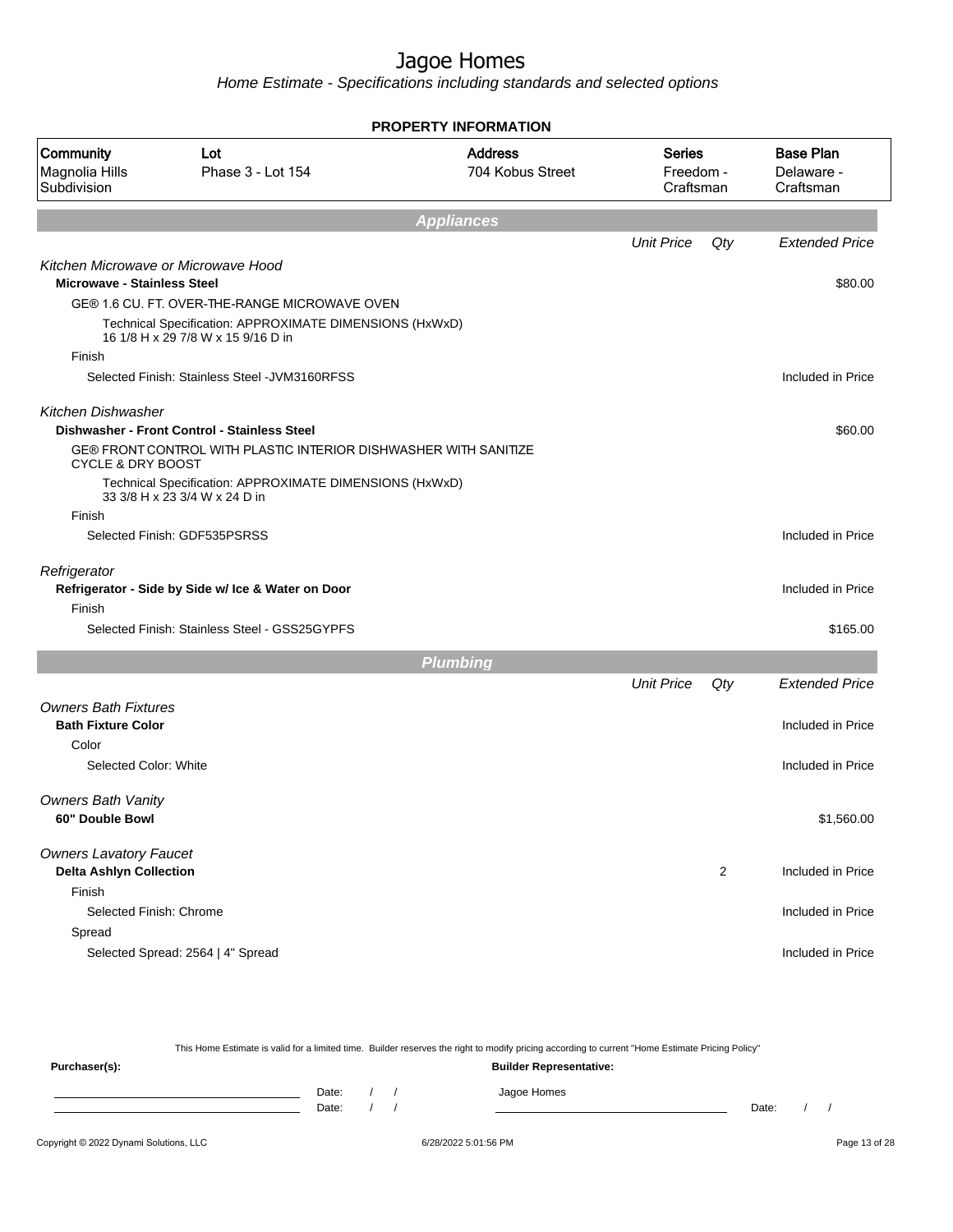Home Estimate - Specifications including standards and selected options

|                                            |                                                                                    | <b>PROPERTY INFORMATION</b>        |                                         |                                             |
|--------------------------------------------|------------------------------------------------------------------------------------|------------------------------------|-----------------------------------------|---------------------------------------------|
| Community<br>Magnolia Hills<br>Subdivision | Lot<br>Phase 3 - Lot 154                                                           | <b>Address</b><br>704 Kobus Street | <b>Series</b><br>Freedom -<br>Craftsman | <b>Base Plan</b><br>Delaware -<br>Craftsman |
|                                            |                                                                                    | <b>Plumbing</b>                    |                                         |                                             |
|                                            |                                                                                    |                                    | <b>Unit Price</b><br>Qty                | <b>Extended Price</b>                       |
| <b>Owners Tub/Shower or Shower Stall</b>   | 60" Fiberglass Shower Stall   Shower Door                                          |                                    |                                         | \$1,240.00                                  |
| accomodate shower.                         | Semi Frameless Chrome Shower Door with Clear Glass Included Plan may be revised to |                                    |                                         |                                             |
| <b>Glass Pattern</b>                       | Selected Glass Pattern: Clear                                                      |                                    |                                         | Included in Price                           |
| <b>Shower Door</b>                         |                                                                                    |                                    |                                         |                                             |
|                                            | Selected Shower Door: Semi Frameless Slider                                        |                                    |                                         | Included in Price                           |
| Shower Door Finish                         |                                                                                    |                                    |                                         |                                             |
|                                            | Selected Shower Door Finish: Chrome                                                |                                    |                                         | Included in Price                           |
| Owners Bath   Tub/Shower Faucet            | <b>Custom Option (Approved) Dynami Error</b>                                       |                                    |                                         | \$0.00                                      |
| <b>Owners Bath Commode</b>                 | Standard 1.6 Gallon Commode, 2 pc.                                                 |                                    |                                         | Included in Price                           |
| 1.6 Gallon<br>2 PC                         |                                                                                    |                                    |                                         |                                             |
| <b>Owners Bath Accessories</b>             |                                                                                    |                                    |                                         |                                             |
| <b>Chrome Towel Bar &amp; Paper Holder</b> |                                                                                    |                                    |                                         | Included in Price                           |
| <b>Owner's Bath Shower Stall Faucet</b>    |                                                                                    |                                    |                                         |                                             |
|                                            | Delta Ashlyn Shower Stall Faucet T14264                                            |                                    |                                         | Included in Price                           |
| Model # T14264                             |                                                                                    |                                    |                                         |                                             |
| Finish                                     |                                                                                    |                                    |                                         |                                             |
| Selected Finish: Chrome                    |                                                                                    |                                    |                                         | Included in Price                           |
| <b>Bath 2 Fixture Color Package</b>        |                                                                                    |                                    |                                         |                                             |
| <b>Bath Fixture Color</b>                  |                                                                                    |                                    |                                         | Included in Price                           |
| Color                                      |                                                                                    |                                    |                                         |                                             |
| Selected Color: White                      |                                                                                    |                                    |                                         | Included in Price                           |
| <b>Bath 2 Commode</b>                      |                                                                                    |                                    |                                         |                                             |
|                                            | Standard 1.6 Gallon Commode, 2 pc.                                                 |                                    |                                         | Included in Price                           |
| 1.6 Gallon<br>2 PC                         |                                                                                    |                                    |                                         |                                             |

This Home Estimate is valid for a limited time. Builder reserves the right to modify pricing according to current "Home Estimate Pricing Policy" **Purchaser(s): Builder Representative:** Date: / / Jagoe Homes<br>Date: / / Jagoe Homes Date: / / **Date: / / 2006** Date: / / / Date: / / / Date: / / / 2006 Date: / / / 2006 Date: / / / 2006 Date: / / / 2006 Date: / / / 2007 Date: / / / 2007 Date: / / / 2007 Date: / / / 2007 Date: / / / 2007 Date: / / / 2007 D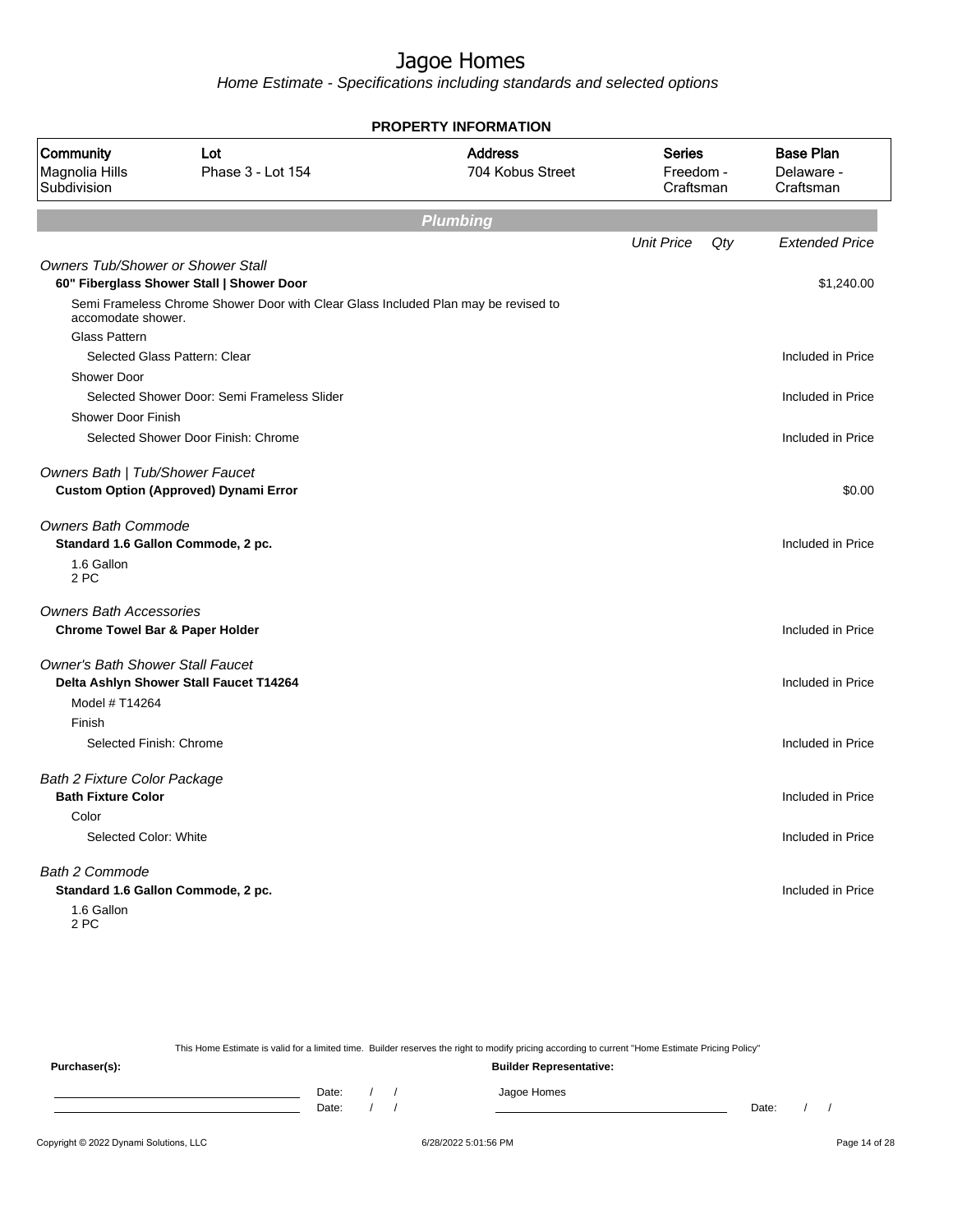Home Estimate - Specifications including standards and selected options

| <b>PROPERTY INFORMATION</b>                |                                             |                                    |                                         |                                             |  |  |
|--------------------------------------------|---------------------------------------------|------------------------------------|-----------------------------------------|---------------------------------------------|--|--|
| Community<br>Magnolia Hills<br>Subdivision | Lot<br>Phase 3 - Lot 154                    | <b>Address</b><br>704 Kobus Street | <b>Series</b><br>Freedom -<br>Craftsman | <b>Base Plan</b><br>Delaware -<br>Craftsman |  |  |
|                                            |                                             | <b>Plumbing</b>                    |                                         |                                             |  |  |
|                                            |                                             |                                    | <b>Unit Price</b><br>Qty                | <b>Extended Price</b>                       |  |  |
| <b>Bath 2 Lavatory Faucet</b>              |                                             |                                    |                                         |                                             |  |  |
| <b>Delta Ashlyn Collection</b>             |                                             |                                    |                                         | Included in Price                           |  |  |
| Finish                                     |                                             |                                    |                                         |                                             |  |  |
| Selected Finish: Chrome                    |                                             |                                    |                                         | Included in Price                           |  |  |
| Spread                                     |                                             |                                    |                                         |                                             |  |  |
|                                            | Selected Spread: 2564   4" Spread           |                                    |                                         | Included in Price                           |  |  |
| Bath 2 Towel Bar & Paper Holder            |                                             |                                    |                                         |                                             |  |  |
| <b>Chrome Towel Bar &amp; Paper Holder</b> |                                             |                                    |                                         | Included in Price                           |  |  |
|                                            |                                             |                                    |                                         |                                             |  |  |
| Bath 2 Tub/Shower or Shower Stall          |                                             |                                    |                                         |                                             |  |  |
| 60" Fiberglass Tub/Shower                  |                                             |                                    |                                         | Included in Price                           |  |  |
| <b>Bath 2 Tub/Shower Faucet</b>            |                                             |                                    |                                         |                                             |  |  |
|                                            | Delta Ashlyn Tub/Shower Faucet T14464       |                                    |                                         | Included in Price                           |  |  |
| Finish                                     |                                             |                                    |                                         |                                             |  |  |
| Selected Finish: Chrome                    |                                             |                                    |                                         | Included in Price                           |  |  |
| Powder Room Fixture Color Package          |                                             |                                    |                                         |                                             |  |  |
| <b>Bath Fixture Color</b>                  |                                             |                                    |                                         | Included in Price                           |  |  |
| Color                                      |                                             |                                    |                                         |                                             |  |  |
| Selected Color: White                      |                                             |                                    |                                         | Included in Price                           |  |  |
| Powder Room Vanity / Pedestal              |                                             |                                    |                                         |                                             |  |  |
| <b>Pedestal Sink</b>                       |                                             |                                    |                                         | Included in Price                           |  |  |
|                                            |                                             |                                    |                                         |                                             |  |  |
| Powder Room Lavatory Faucet                |                                             |                                    |                                         |                                             |  |  |
| <b>Delta Ashlyn Collection</b>             |                                             |                                    |                                         | \$0.00                                      |  |  |
| Finish                                     |                                             |                                    |                                         |                                             |  |  |
| Selected Finish: Chrome                    |                                             |                                    |                                         | Included in Price                           |  |  |
| Spread                                     |                                             |                                    |                                         |                                             |  |  |
|                                            | Selected Spread: 2564   4" Spread           |                                    |                                         | Included in Price                           |  |  |
|                                            | Powder Room Towel Ring & Paper Holder       |                                    |                                         |                                             |  |  |
|                                            | <b>Chrome Towel Ring &amp; Paper Holder</b> |                                    |                                         | Included in Price                           |  |  |
| Powder Room Commode                        |                                             |                                    |                                         |                                             |  |  |
|                                            | Standard 1.6 Gallon Commode, 2 pc.          |                                    |                                         | Included in Price                           |  |  |
| 1.6 Gallon                                 |                                             |                                    |                                         |                                             |  |  |

This Home Estimate is valid for a limited time. Builder reserves the right to modify pricing according to current "Home Estimate Pricing Policy"

**Purchaser(s): Builder Representative:** Date: / / Jagoe Homes<br>Date: / / Jagoe Homes Date: / / Date: / /

2 PC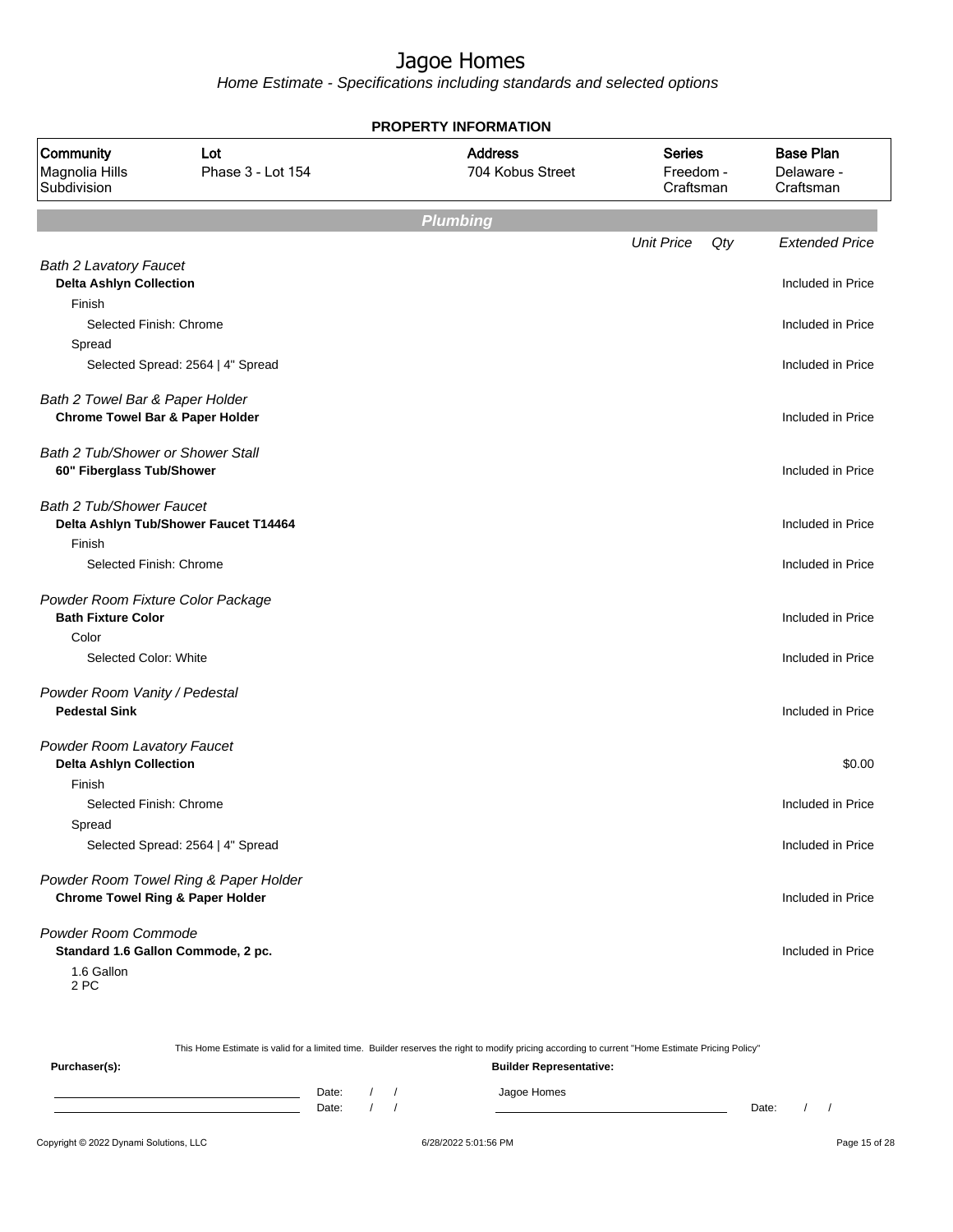Home Estimate - Specifications including standards and selected options

|                                                                         |                                                                                                                                                  | <b>PROPERTY INFORMATION</b>        |                                         |                                             |
|-------------------------------------------------------------------------|--------------------------------------------------------------------------------------------------------------------------------------------------|------------------------------------|-----------------------------------------|---------------------------------------------|
| Community<br>Magnolia Hills<br>Subdivision                              | Lot<br>Phase 3 - Lot 154                                                                                                                         | <b>Address</b><br>704 Kobus Street | <b>Series</b><br>Freedom -<br>Craftsman | <b>Base Plan</b><br>Delaware -<br>Craftsman |
|                                                                         |                                                                                                                                                  | <b>Plumbing</b>                    |                                         |                                             |
|                                                                         |                                                                                                                                                  |                                    | <b>Unit Price</b><br>Qty                | <b>Extended Price</b>                       |
| <b>Kitchen Sink</b><br>Sink 9 1/2" Deep<br>Color                        | Blanco Precis Undermount Sink - Super Single Bowl w/Chrome Disposal Flange                                                                       |                                    |                                         | \$680.00                                    |
|                                                                         | Selected Color: Metallic Gray 440148                                                                                                             |                                    |                                         | Included in Price                           |
| <b>Kitchen Sink Faucet</b><br>Finish<br>Selected Finish: Chrome         | Kitchen Sink Faucet - Delta Emmaline Single Handle Pull Down #9182                                                                               |                                    |                                         | \$360.00<br>Included in Price               |
| Kitchen Garbage Disposal<br>Garbage Disposal 1/3 hp                     |                                                                                                                                                  |                                    |                                         | Included in Price                           |
| Kitchen Ice Maker Water Line<br><b>Ice Maker Water Line</b>             |                                                                                                                                                  |                                    |                                         | Included in Price                           |
| Kitchen Gas Line for Range<br>Existing 220v outlet remains.             | Gas Line for Range, Includes 110-Volt Outlet                                                                                                     |                                    |                                         | \$970.00                                    |
| <b>Entire Home Water Heater</b><br><b>Tankless Water Heater</b>         |                                                                                                                                                  |                                    |                                         | Included in Price                           |
| Entire Home Main Water Shutoff Valve<br><b>Main Water Shutoff Valve</b> |                                                                                                                                                  |                                    |                                         | Included in Price                           |
| <b>Entire Home Plumbing Supply Pipes</b>                                | <b>Plumbing Pipes: Water Continuous PEX Piping</b>                                                                                               |                                    |                                         | Included in Price                           |
| <b>Plumbing Drains and Vents PVC</b>                                    | Entire Home Plumbing Waste & Vent Lines                                                                                                          |                                    |                                         | Included in Price                           |
|                                                                         | Entire Home Secondary Shut-Off Valves<br>Secondary Shut-Off Valves at each fixture                                                               |                                    |                                         | Included in Price                           |
| <b>Exterior Plumbing Sewer Lines</b>                                    | Plumbing Pipes: Exterior Sewer Lines PVC Schedule 40                                                                                             |                                    |                                         | Included in Price                           |
| <b>Exterior Sillcocks</b>                                               | <b>Outside Faucets Frost Proof (Per Plan)</b>                                                                                                    |                                    |                                         | Included in Price                           |
|                                                                         | This Home Estimate is valid for a limited time. Builder reserves the right to modify pricing according to current "Home Estimate Pricing Policy" |                                    |                                         |                                             |
| Purchaser(s):                                                           |                                                                                                                                                  | <b>Builder Representative:</b>     |                                         |                                             |

Date: / / Jagoe Homes<br>Date: / / Jagoe Homes Date: / / Date: / /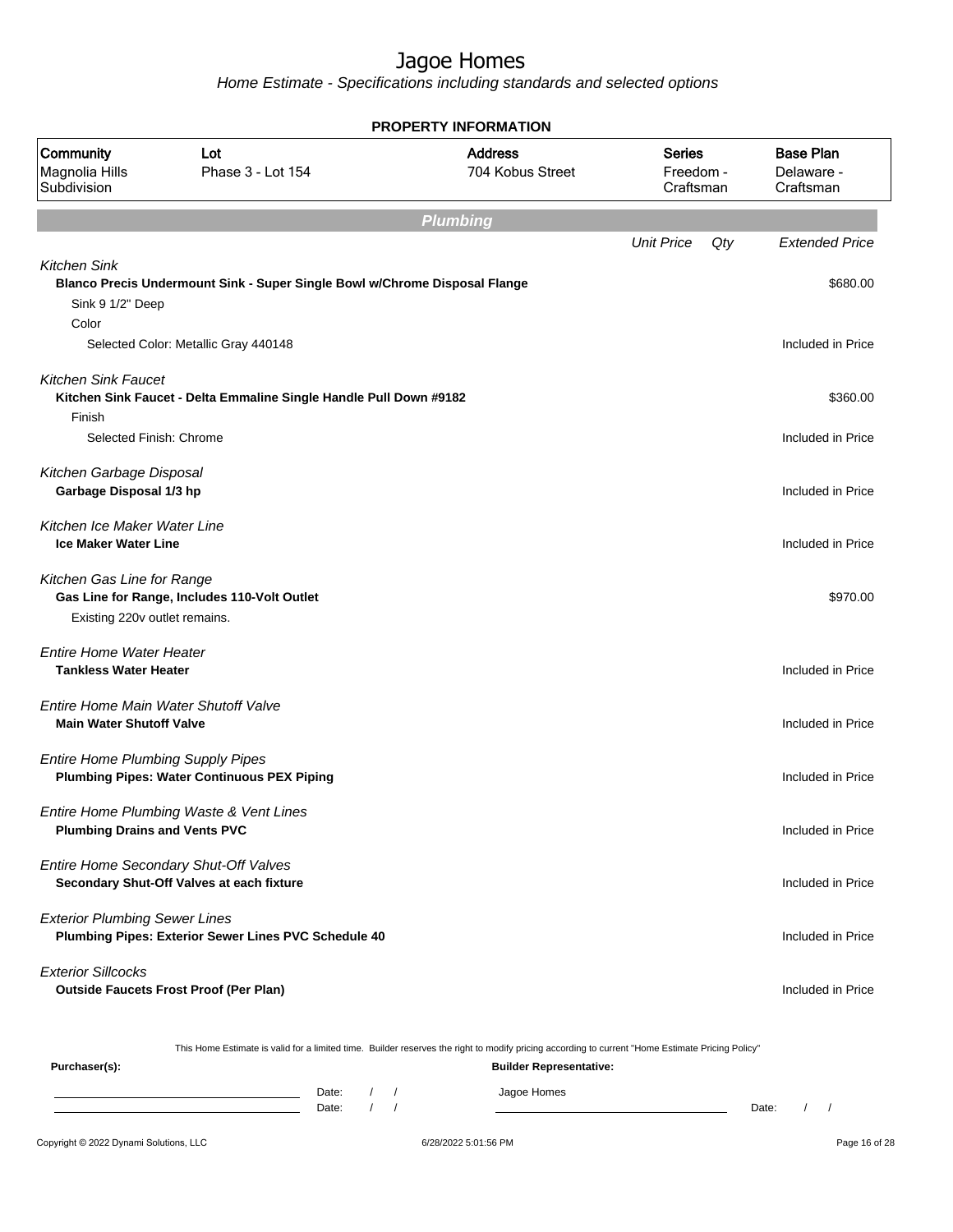Home Estimate - Specifications including standards and selected options

| <b>PROPERTY INFORMATION</b>                                            |                                                                                                                                  |                                    |                                         |                                             |  |  |
|------------------------------------------------------------------------|----------------------------------------------------------------------------------------------------------------------------------|------------------------------------|-----------------------------------------|---------------------------------------------|--|--|
| Community<br>Magnolia Hills<br>Subdivision                             | Lot<br>Phase 3 - Lot 154                                                                                                         | <b>Address</b><br>704 Kobus Street | <b>Series</b><br>Freedom -<br>Craftsman | <b>Base Plan</b><br>Delaware -<br>Craftsman |  |  |
|                                                                        |                                                                                                                                  | <b>Electrical</b>                  |                                         |                                             |  |  |
|                                                                        |                                                                                                                                  |                                    | <b>Unit Price</b><br>Qty                | <b>Extended Price</b>                       |  |  |
| Front Porch Light(s)<br><b>Recessed Lighting (Per Plan)</b>            |                                                                                                                                  |                                    |                                         | Included in Price                           |  |  |
| Foyer Light(s)                                                         | Recessed Lighting (3) ILO Standard Flush Mount(s)                                                                                |                                    |                                         | \$240.00                                    |  |  |
| <b>Storage Ceiling Light</b>                                           | Satco - 7" Square Flush Mount, 13.5 Watt/LED                                                                                     |                                    |                                         | \$25.00                                     |  |  |
| <b>Closet Under Stairs Light</b>                                       | Satco - 7" Square Flush Mount, 13.5 Watt/LED w/Switch                                                                            |                                    |                                         | \$25.00                                     |  |  |
| <b>Family Room Ceiling Fixture</b><br>Color                            | Ceiling Fan 52" Kichler Pro #330018, Fan Only                                                                                    |                                    |                                         | Included in Price                           |  |  |
|                                                                        | Selected Color: Brushed Nickel w/Silver Blades                                                                                   |                                    |                                         | Included in Price                           |  |  |
| Family Room Recessed Light(s)<br><b>Recessed Lighting (Per Plan)</b>   |                                                                                                                                  |                                    |                                         | Included in Price                           |  |  |
| <b>Kitchen Ceiling Lighting</b><br><b>Recessed Lighting (Per Plan)</b> |                                                                                                                                  |                                    |                                         | Included in Price                           |  |  |
| <b>Sink</b>                                                            | Kitchen Pendant Light ILO (1) Recessed Cans<br>Pendant Hanging Task Light - Kichler Everly #42047 (Qty 1) ILO Recessed Can above |                                    |                                         | \$210.00                                    |  |  |
| Finish<br>Selected Finish: Chrome                                      |                                                                                                                                  |                                    |                                         | Included in Price                           |  |  |
| Kitchen Under Cabinet Light                                            | Under Cabinet Lighting Package, qty 3                                                                                            |                                    |                                         | \$360.00                                    |  |  |
| wall cabinets in the kitchen.                                          | Includes one under counter lighting package to be installed in predetermined location under<br>Includes 3 under counter lights   |                                    |                                         |                                             |  |  |
| Kitchen GFI Outlet<br>Interior GFI Outlet(s)                           |                                                                                                                                  |                                    |                                         | Included in Price                           |  |  |
| Kitchen Range Receptacle<br>Range 220 Volt Receptacle                  |                                                                                                                                  |                                    |                                         | Included in Price                           |  |  |

This Home Estimate is valid for a limited time. Builder reserves the right to modify pricing according to current "Home Estimate Pricing Policy" **Purchaser(s): Builder Representative:** Date: / / Jagoe Homes<br>Date: / / Jagoe Homes Date: / / **Date: / / 2006** Date: / / / Date: / / / Date: / / / 2006 Date: / / / 2006 Date: / / / 2006 Date: / / / 2006 Date: / / / 2007 Date: / / / 2007 Date: / / / 2007 Date: / / / 2007 Date: / / / 2007 Date: / / / 2007 D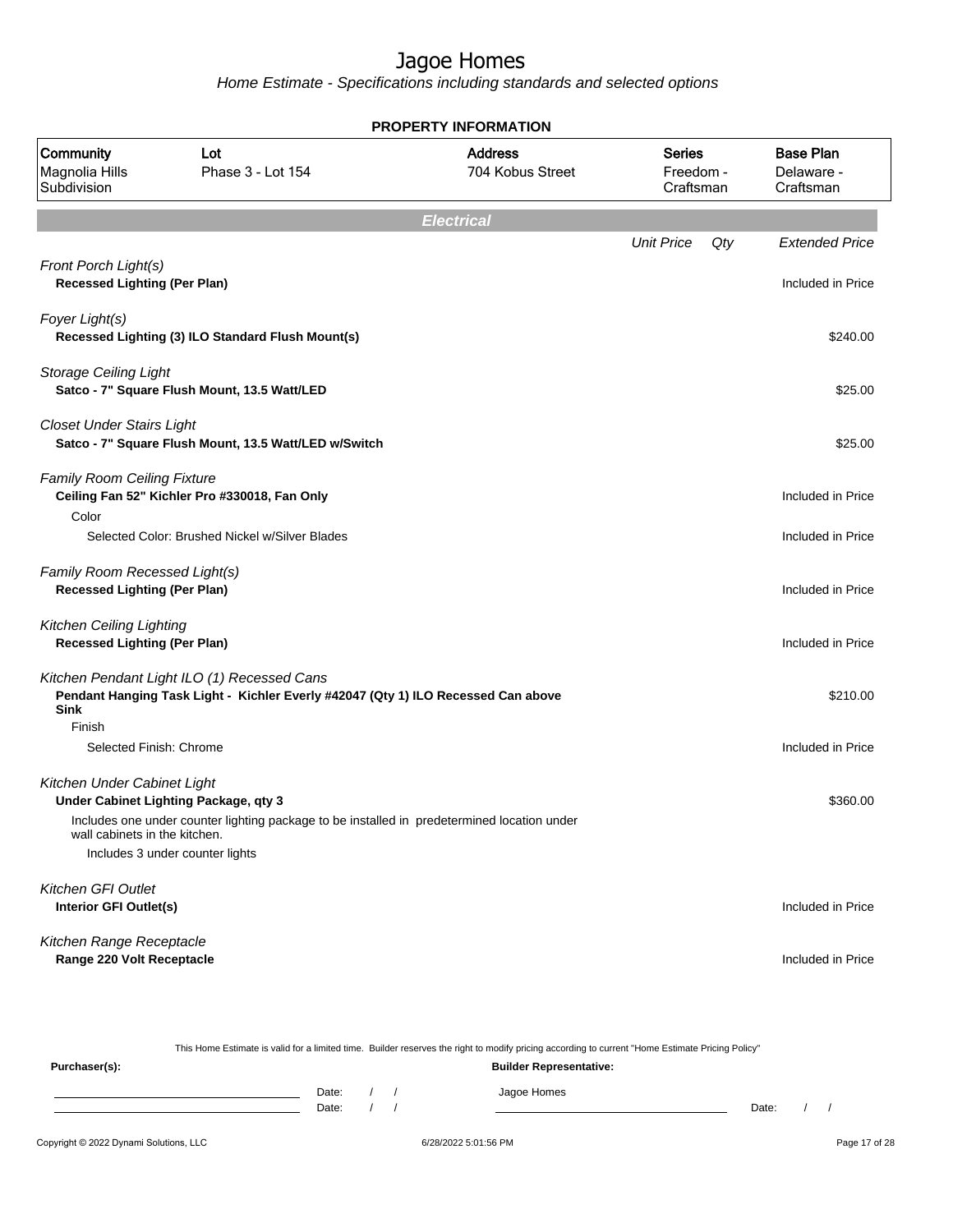Home Estimate - Specifications including standards and selected options

| <b>PROPERTY INFORMATION</b>                                         |                                                                                                                                                                       |                                    |                                  |                                             |  |  |  |
|---------------------------------------------------------------------|-----------------------------------------------------------------------------------------------------------------------------------------------------------------------|------------------------------------|----------------------------------|---------------------------------------------|--|--|--|
| Community<br>Magnolia Hills<br>Subdivision                          | Lot<br>Phase 3 - Lot 154                                                                                                                                              | <b>Address</b><br>704 Kobus Street | Series<br>Freedom -<br>Craftsman | <b>Base Plan</b><br>Delaware -<br>Craftsman |  |  |  |
|                                                                     |                                                                                                                                                                       | <b>Electrical</b>                  |                                  |                                             |  |  |  |
|                                                                     |                                                                                                                                                                       |                                    | <b>Unit Price</b>                | Qty<br><b>Extended Price</b>                |  |  |  |
| Dining Area Ceiling Light(s)<br><b>Recessed Lighting (Per Plan)</b> |                                                                                                                                                                       |                                    |                                  | Included in Price                           |  |  |  |
|                                                                     | Dining Area or Dining Room Additional Ceiling Light<br>Light Outlet with Switch for Future Light, to be Capped with Plate Cover                                       |                                    |                                  | \$100.00                                    |  |  |  |
| Powder Room Vanity Light<br>Shailene   3 Light   21"   45574        |                                                                                                                                                                       |                                    |                                  | \$110.00                                    |  |  |  |
| Finish                                                              | The straight lines and up-sized satin etched glass of this bath light from the Shailene<br>Collection create the perfect casual look for the updated urban lifestyle. |                                    |                                  |                                             |  |  |  |
| Selected Finish: Chrome                                             |                                                                                                                                                                       |                                    |                                  | Included in Price                           |  |  |  |
| Powder Room Fan or Fan/Light<br>Bath Exhaust Fan, Fan Only          |                                                                                                                                                                       |                                    |                                  | Included in Price                           |  |  |  |
| Main Level Hall Ceiling Light(s)                                    | Recessed Light (1) ILO Standard Flush Mount                                                                                                                           |                                    |                                  | \$65.00                                     |  |  |  |
| <b>Laundry Ceiling Light</b>                                        | Satco - 7" Square Flush Mount, 13.5 Watt/LED                                                                                                                          |                                    |                                  | \$25.00                                     |  |  |  |
| Laundry Dryer Receptacle<br>Dryer 220 Volt Receptacle               |                                                                                                                                                                       |                                    |                                  | Included in Price                           |  |  |  |
| <b>Pantry Ceiling Light</b>                                         | Satco - 7" Square Flush Mount, 13.5 Watt/LED                                                                                                                          |                                    |                                  | \$25.00                                     |  |  |  |
| <b>Owner's Suite Ceiling Light</b>                                  | Recessed Lighting (4) ILO Standard Bedroom Flush Mount Light                                                                                                          |                                    |                                  | \$470.00                                    |  |  |  |
| <b>Owner's Closet Light(s)</b>                                      | Satco - 7" Square Flush Mount, 13.5 Watt/LED                                                                                                                          |                                    |                                  | \$30.00                                     |  |  |  |
| <b>Owner's Bath Vanity Light</b>                                    | Shailene   3 Light   21"   45574   Qty 2                                                                                                                              |                                    |                                  | \$270.00                                    |  |  |  |
| Finish                                                              | The straight lines and up-sized satin etched glass of this bath light from the Shailene<br>Collection create the perfect casual look for the updated urban lifestyle. |                                    |                                  |                                             |  |  |  |
| Selected Finish: Chrome                                             |                                                                                                                                                                       |                                    |                                  | Included in Price                           |  |  |  |

This Home Estimate is valid for a limited time. Builder reserves the right to modify pricing according to current "Home Estimate Pricing Policy"

**Purchaser(s): Builder Representative:** Date: / / Jagoe Homes<br>Date: / / Jagoe Homes Date: / / Date: / /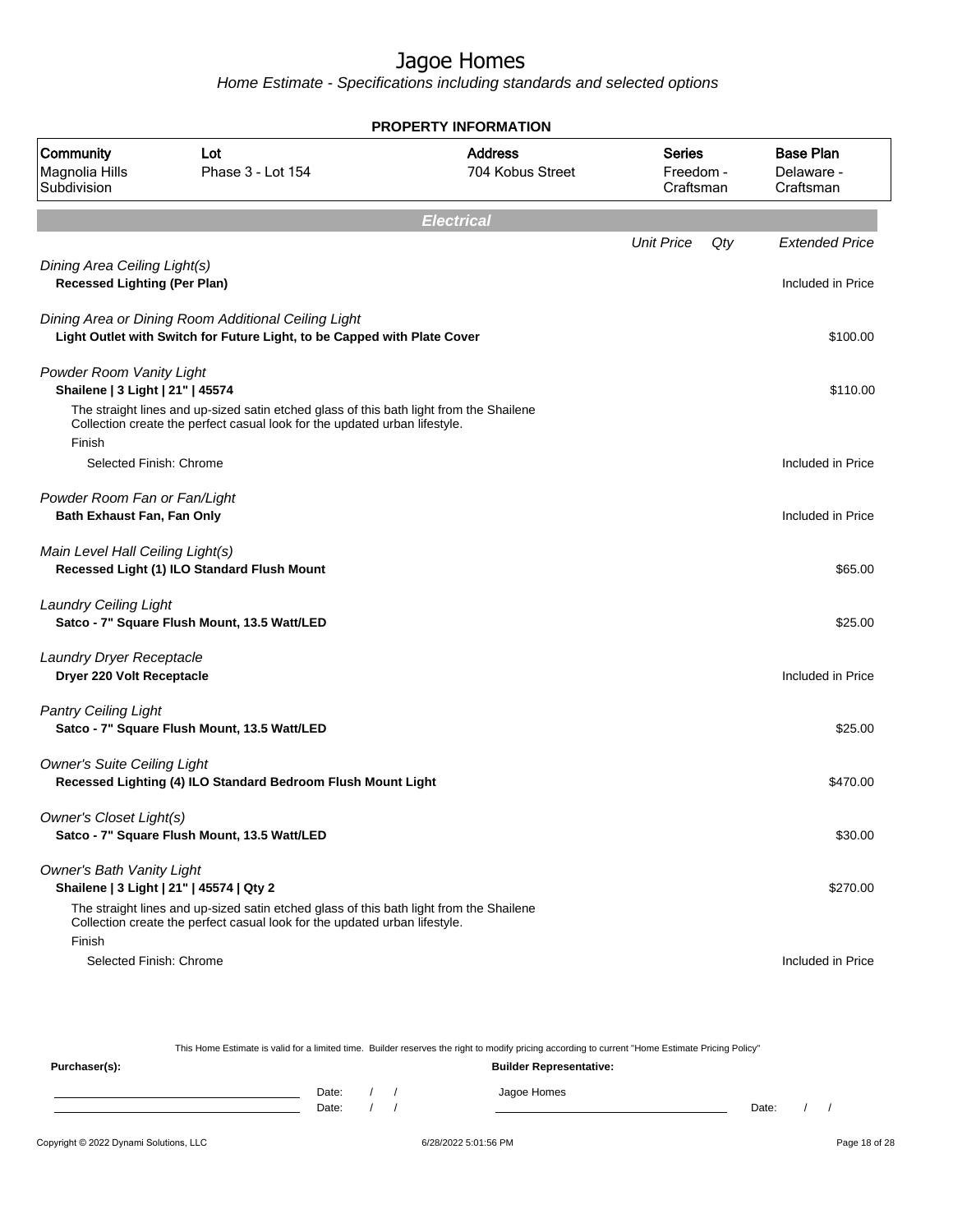|                                                                        |                                                                                                                                                                                                                                                        | <b>PROPERTY INFORMATION</b>        |                                         |                                             |
|------------------------------------------------------------------------|--------------------------------------------------------------------------------------------------------------------------------------------------------------------------------------------------------------------------------------------------------|------------------------------------|-----------------------------------------|---------------------------------------------|
| Community<br>Magnolia Hills<br>Subdivision                             | Lot<br>Phase 3 - Lot 154                                                                                                                                                                                                                               | <b>Address</b><br>704 Kobus Street | <b>Series</b><br>Freedom -<br>Craftsman | <b>Base Plan</b><br>Delaware -<br>Craftsman |
|                                                                        |                                                                                                                                                                                                                                                        | <b>Electrical</b>                  |                                         |                                             |
|                                                                        |                                                                                                                                                                                                                                                        |                                    | <b>Unit Price</b><br>Qty                | <b>Extended Price</b>                       |
|                                                                        | Owner's Bath Additional Tub/Shower Light<br>Additional Tub/Shower Light Fixture w/ Switch<br>Includes one tub/shower special recessed light fixture with switch in choice of bathroom.<br>Technical Specification: Buyer must indicate choice of bath. |                                    |                                         | \$195.00                                    |
| Owner's Bath Exhaust Fan or Fan/Light<br>Bath Exhaust Fan, Fan Only    |                                                                                                                                                                                                                                                        |                                    |                                         | Included in Price                           |
| <b>Owner's Bath GFI Outlet</b><br><b>GFI Interior Outlet(s)</b>        |                                                                                                                                                                                                                                                        |                                    |                                         | Included in Price                           |
| <b>Bedroom 2 Ceiling Light</b><br>Flush Mount Light   3 Bulb<br>Finish |                                                                                                                                                                                                                                                        |                                    |                                         | Included in Price                           |
|                                                                        | Selected Finish: Brushed Nickel                                                                                                                                                                                                                        |                                    |                                         | Included in Price                           |
| Bedroom 2 Closet Light<br>Flush Mount Light   2 Bulb<br>Finish         |                                                                                                                                                                                                                                                        |                                    |                                         | Included in Price                           |
|                                                                        | Selected Finish: Brushed Nickel                                                                                                                                                                                                                        |                                    |                                         | Included in Price                           |
| <b>Bedroom 3 Ceiling Light</b><br>Flush Mount Light   3 Bulb<br>Finish | Selected Finish: Brushed Nickel                                                                                                                                                                                                                        |                                    |                                         | Included in Price<br>Included in Price      |
| Bath 2 Vanity Light<br>Shailene   4 Lite   29 1/2"   45575             |                                                                                                                                                                                                                                                        |                                    |                                         | \$140.00                                    |
| Finish                                                                 | The straight lines and up-sized satin etched glass of this bath light from the Shailene<br>Collection create the perfect casual look for the updated urban lifestyle.                                                                                  |                                    |                                         |                                             |
| Selected Finish: Chrome                                                |                                                                                                                                                                                                                                                        |                                    |                                         | Included in Price                           |
| Bath 2 Additional Tub/Shower Light                                     | Additional Tub/Shower Light Fixture w/ Switch<br>Includes one tub/shower special recessed light fixture with switch in choice of bathroom.                                                                                                             |                                    |                                         | \$240.00                                    |
|                                                                        | Technical Specification: Buyer must indicate choice of bath.                                                                                                                                                                                           |                                    |                                         |                                             |
| Bath 2 Exhaust Fan or Fan/Light<br>Bath Exhaust Fan, Fan Only          |                                                                                                                                                                                                                                                        |                                    |                                         | Included in Price                           |
|                                                                        | This Home Estimate is valid for a limited time. Builder reserves the right to modify pricing according to current "Home Estimate Pricing Policy"                                                                                                       |                                    |                                         |                                             |
| Purchaser(s):                                                          |                                                                                                                                                                                                                                                        | <b>Builder Representative:</b>     |                                         |                                             |

| Date: |  | 12222<br>Homes |       |  |
|-------|--|----------------|-------|--|
| Date: |  |                | Date: |  |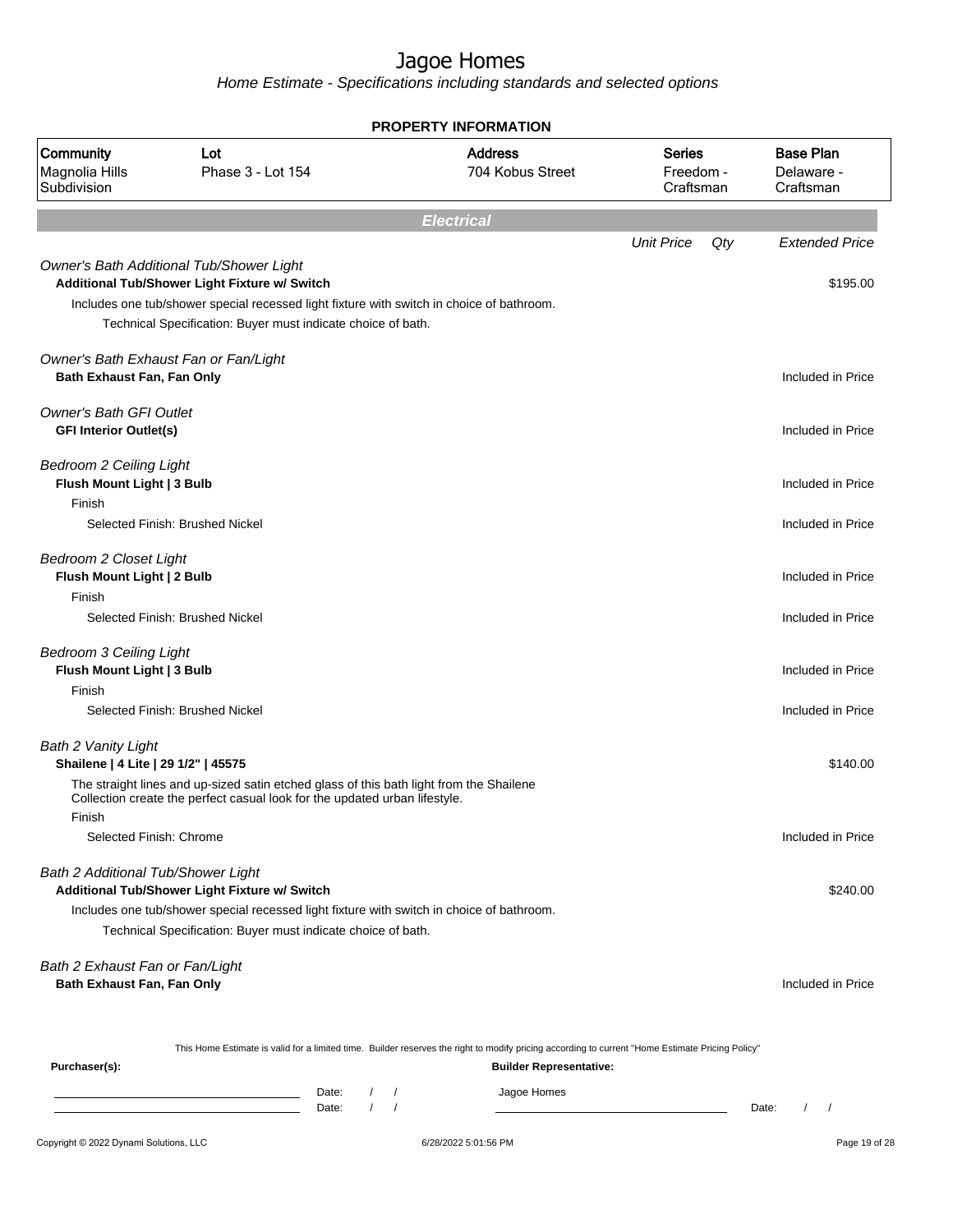Home Estimate - Specifications including standards and selected options

|                                                                                   |                                                                                                                                                                                                                                                                                                              | <b>PROPERTY INFORMATION</b>        |                                         |     |                                             |
|-----------------------------------------------------------------------------------|--------------------------------------------------------------------------------------------------------------------------------------------------------------------------------------------------------------------------------------------------------------------------------------------------------------|------------------------------------|-----------------------------------------|-----|---------------------------------------------|
| Community<br>Magnolia Hills<br>Subdivision                                        | Lot<br>Phase 3 - Lot 154                                                                                                                                                                                                                                                                                     | <b>Address</b><br>704 Kobus Street | <b>Series</b><br>Freedom -<br>Craftsman |     | <b>Base Plan</b><br>Delaware -<br>Craftsman |
|                                                                                   |                                                                                                                                                                                                                                                                                                              | <b>Electrical</b>                  |                                         |     |                                             |
|                                                                                   |                                                                                                                                                                                                                                                                                                              |                                    | <b>Unit Price</b>                       | Qty | <b>Extended Price</b>                       |
| <b>Bath 2 GFI Outlet</b><br>Interior GFI Outlet(s)                                |                                                                                                                                                                                                                                                                                                              |                                    |                                         |     | Included in Price                           |
| 2nd Level Hall Ceiling Light(s)<br>Flush Mount Light   2 Bulb   Qty (2)<br>Finish |                                                                                                                                                                                                                                                                                                              |                                    |                                         |     | Included in Price                           |
|                                                                                   | Selected Finish: Brushed Nickel                                                                                                                                                                                                                                                                              |                                    |                                         |     | Included in Price                           |
| Loft Ceiling Light(s)<br>Color                                                    | Ceiling Fan 52" Kichler Pro Select #330017, w/Bowl LED Light                                                                                                                                                                                                                                                 |                                    |                                         |     | \$290.00                                    |
|                                                                                   | Selected Color: Brushed Nickel w/Silver Blades                                                                                                                                                                                                                                                               |                                    |                                         |     | Included in Price                           |
| <b>Stairway Ceiling Lighting</b><br><b>Recessed Lighting (Per Plan)</b>           |                                                                                                                                                                                                                                                                                                              |                                    |                                         |     | Included in Price                           |
| <b>Stairway Additional Lighting</b><br><b>Switches</b>                            | Pass & Seymour Additional Stairway Lighting, NTLFULL-WCC6, 2" x 3" (3) Step Lights, (2)                                                                                                                                                                                                                      |                                    |                                         |     | \$590.00                                    |
|                                                                                   | Addition of three step lights and two switches to the stairway. Location will be determined by<br>builder per plan. White Only. LED Light. HORIZONTAL INSTALL<br>Full Night Light, Adjustable Light Levels. WHITE. Press face to cycle thru the following light<br>levels: Off, Ultra Low, Low, Medium, High |                                    |                                         |     |                                             |
| Garage Ceiling Light(s)<br>Keyless (2)                                            |                                                                                                                                                                                                                                                                                                              |                                    |                                         |     | Included in Price                           |
| Garage Opener<br><b>Garage Door Opener Pre-Wire</b>                               |                                                                                                                                                                                                                                                                                                              |                                    |                                         |     | Included in Price                           |
| Garage Exterior Light<br>Height: 16.00"                                           | Coach Light Kichler #49926 BKT Capanna<br>The 16" 1-light outdoor wall light from the Capanna™ collection features waterfall glass.<br>Technical Specification: Width: 10.50"                                                                                                                                |                                    |                                         |     | Included in Price                           |
| Finish                                                                            |                                                                                                                                                                                                                                                                                                              |                                    |                                         |     |                                             |
|                                                                                   | Selected Finish: Textured Black                                                                                                                                                                                                                                                                              |                                    |                                         |     | Included in Price                           |
|                                                                                   |                                                                                                                                                                                                                                                                                                              |                                    |                                         |     |                                             |

This Home Estimate is valid for a limited time. Builder reserves the right to modify pricing according to current "Home Estimate Pricing Policy" **Purchaser(s): Builder Representative:** Date: / / Jagoe Homes<br>Date: / / Jagoe Homes Date: / / Date: / /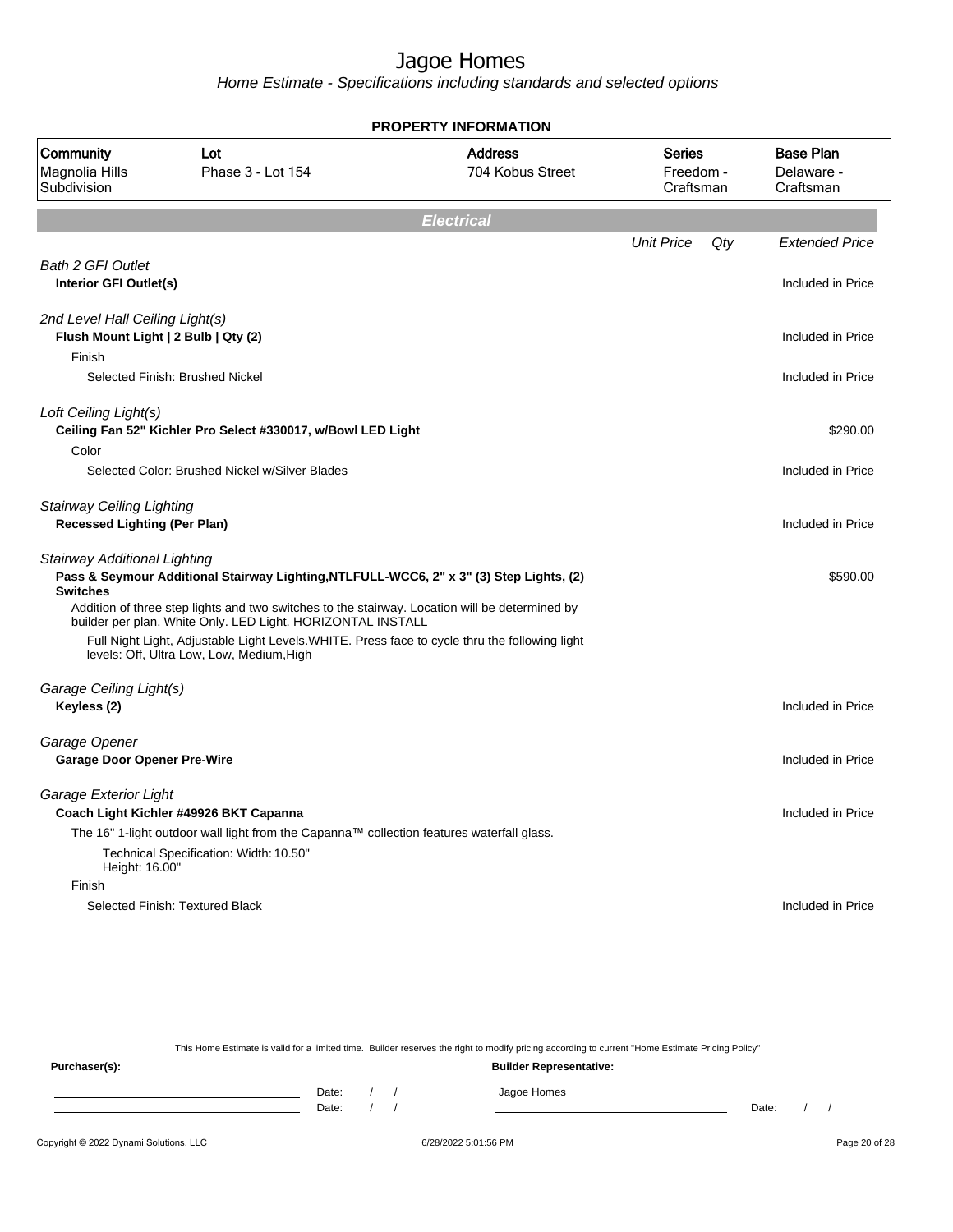|                                                                             |                                                                                                                                                                                                                                                                                                                                            | <b>PROPERTY INFORMATION</b>                                                                                                                      |                                         |                                             |
|-----------------------------------------------------------------------------|--------------------------------------------------------------------------------------------------------------------------------------------------------------------------------------------------------------------------------------------------------------------------------------------------------------------------------------------|--------------------------------------------------------------------------------------------------------------------------------------------------|-----------------------------------------|---------------------------------------------|
| Community<br>Magnolia Hills<br>Subdivision                                  | Lot<br>Phase 3 - Lot 154                                                                                                                                                                                                                                                                                                                   | <b>Address</b><br>704 Kobus Street                                                                                                               | <b>Series</b><br>Freedom -<br>Craftsman | <b>Base Plan</b><br>Delaware -<br>Craftsman |
|                                                                             |                                                                                                                                                                                                                                                                                                                                            | <b>Electrical</b>                                                                                                                                |                                         |                                             |
|                                                                             |                                                                                                                                                                                                                                                                                                                                            |                                                                                                                                                  | <b>Unit Price</b>                       | Qty<br><b>Extended Price</b>                |
| <b>Outside Retreat Light</b>                                                | Exterior Kichler Light #49924 Capanna                                                                                                                                                                                                                                                                                                      |                                                                                                                                                  |                                         | Included in Price                           |
| 6.50W X 10.25H                                                              | The 10.25" 1-light outdoor wall light from the Capanna(TM) collection gives the classic<br>lantern light a linear update. A textured black finish and squared edges, including a capstone<br>finial, combine with artful waterfall glass to create a style that works on homes with modern,<br>transitional or arts & crafts architecture. |                                                                                                                                                  |                                         |                                             |
| Finish                                                                      |                                                                                                                                                                                                                                                                                                                                            |                                                                                                                                                  |                                         |                                             |
|                                                                             | Selected Finish: Black Textured                                                                                                                                                                                                                                                                                                            |                                                                                                                                                  |                                         | Included in Price                           |
| <b>Attic Light</b><br><b>Attic Lights Keyless</b>                           |                                                                                                                                                                                                                                                                                                                                            |                                                                                                                                                  |                                         | Included in Price                           |
| <b>Front Door Doorbell Button</b><br><b>Doorbell Button at Front Door</b>   |                                                                                                                                                                                                                                                                                                                                            |                                                                                                                                                  |                                         | Included in Price                           |
| <b>Front Door Door Chime</b><br><b>Door Chime</b>                           |                                                                                                                                                                                                                                                                                                                                            |                                                                                                                                                  |                                         | Included in Price                           |
|                                                                             | <b>Entire Home - Electrical Outlets and Switches</b><br>Electrical Outlets & Switches per Plan & Code                                                                                                                                                                                                                                      |                                                                                                                                                  |                                         | Included in Price                           |
| Color<br>Selected Color: White                                              |                                                                                                                                                                                                                                                                                                                                            |                                                                                                                                                  |                                         | Included in Price                           |
|                                                                             | Entire Home - Braced and Wired for Future Ceiling Fan at Existing Ceiling Light<br>Late Change Request 154 MH - Brace and Wire for future ceiling fan to be QTY 2.                                                                                                                                                                         |                                                                                                                                                  |                                         | \$115.00                                    |
| Fan                                                                         | Entire Home - Braced and Wired for Future Ceiling Fan with Switch<br>Light Outlet with 2 Switches, Capped with Plate Cover, Braced & Wired for Future Ceiling                                                                                                                                                                              |                                                                                                                                                  |                                         | \$200.00                                    |
|                                                                             | <b>Comments: owner's</b>                                                                                                                                                                                                                                                                                                                   |                                                                                                                                                  |                                         |                                             |
| <b>Entire Home Electrical Service</b><br><b>Electrical Service 200 AMP</b>  |                                                                                                                                                                                                                                                                                                                                            |                                                                                                                                                  |                                         | Included in Price                           |
|                                                                             | Includes 200 AMP electric service upgrade for the entire house.                                                                                                                                                                                                                                                                            |                                                                                                                                                  |                                         |                                             |
| <b>Exterior Electrical Service</b><br><b>Electrical Service Underground</b> |                                                                                                                                                                                                                                                                                                                                            |                                                                                                                                                  |                                         | Included in Price                           |
| <b>Smoke Detectors</b><br>Smoke Detectors, per plan                         |                                                                                                                                                                                                                                                                                                                                            |                                                                                                                                                  |                                         | Included in Price                           |
|                                                                             |                                                                                                                                                                                                                                                                                                                                            | This Home Estimate is valid for a limited time. Builder reserves the right to modify pricing according to current "Home Estimate Pricing Policy" |                                         |                                             |

| Purchaser(s): |                |  | <b>Builder Representative:</b> |       |  |  |
|---------------|----------------|--|--------------------------------|-------|--|--|
|               | Date:<br>Date: |  | Jagoe Homes                    | Date: |  |  |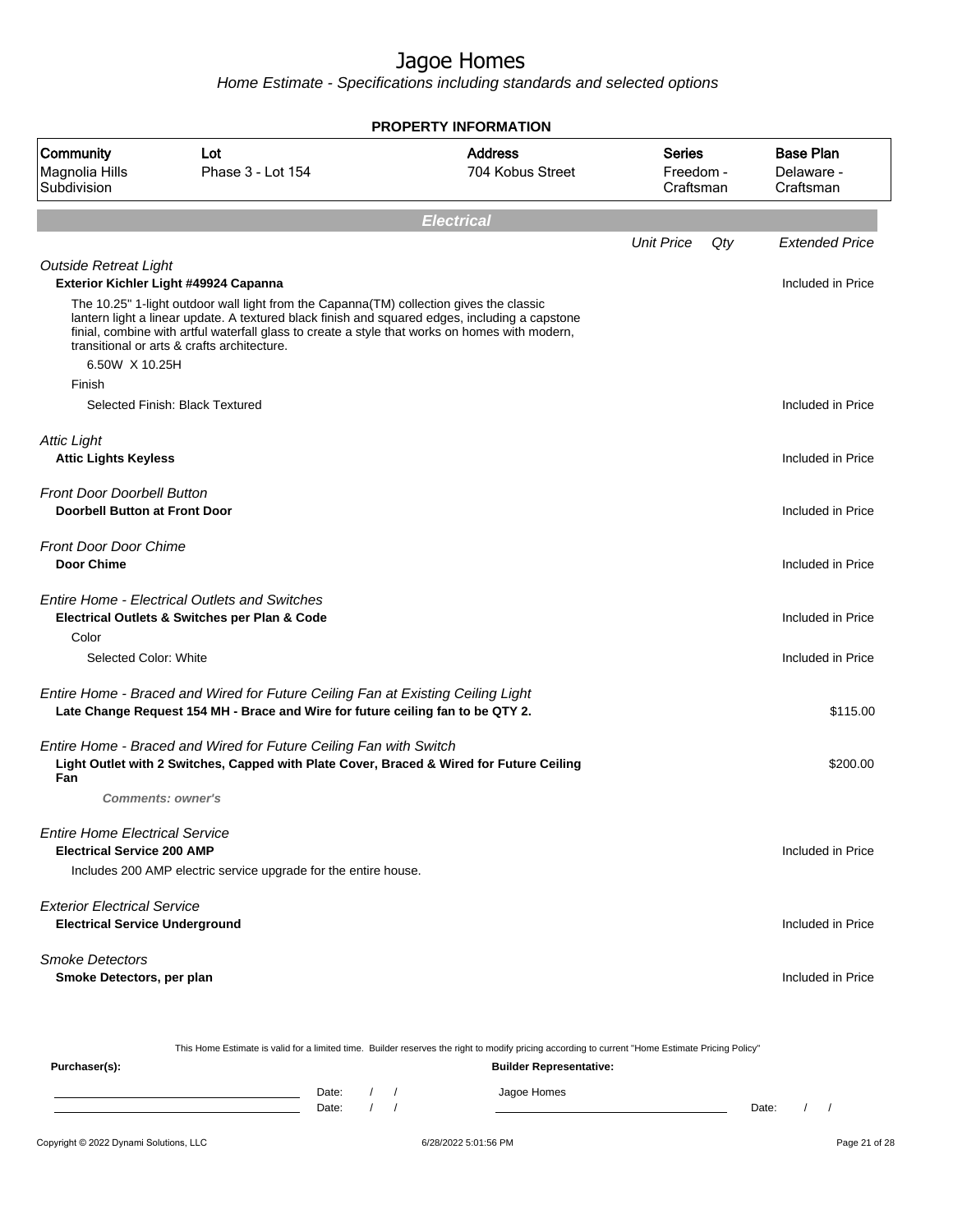|                                                                             |                                                                                                                                                                                                                                                                                                                                                                                                                                  | <b>PROPERTY INFORMATION</b>           |                                         |     |                                             |
|-----------------------------------------------------------------------------|----------------------------------------------------------------------------------------------------------------------------------------------------------------------------------------------------------------------------------------------------------------------------------------------------------------------------------------------------------------------------------------------------------------------------------|---------------------------------------|-----------------------------------------|-----|---------------------------------------------|
| <b>Community</b><br>Magnolia Hills<br>Subdivision                           | Lot<br>Phase 3 - Lot 154                                                                                                                                                                                                                                                                                                                                                                                                         | <b>Address</b><br>704 Kobus Street    | <b>Series</b><br>Freedom -<br>Craftsman |     | <b>Base Plan</b><br>Delaware -<br>Craftsman |
|                                                                             |                                                                                                                                                                                                                                                                                                                                                                                                                                  | <b>Electrical</b>                     |                                         |     |                                             |
|                                                                             |                                                                                                                                                                                                                                                                                                                                                                                                                                  |                                       | <b>Unit Price</b>                       | Qty | <b>Extended Price</b>                       |
| Carbon Monoxide Detectors                                                   | Carbon Monoxide Detectors, per plan                                                                                                                                                                                                                                                                                                                                                                                              |                                       |                                         |     | Included in Price                           |
|                                                                             |                                                                                                                                                                                                                                                                                                                                                                                                                                  | <b>Structured Wiring   Smart Home</b> |                                         |     |                                             |
|                                                                             |                                                                                                                                                                                                                                                                                                                                                                                                                                  |                                       | <b>Unit Price</b>                       | Qty | <b>Extended Price</b>                       |
| Home Run   Included                                                         |                                                                                                                                                                                                                                                                                                                                                                                                                                  |                                       |                                         |     |                                             |
| <b>Location Per Plan</b>                                                    |                                                                                                                                                                                                                                                                                                                                                                                                                                  |                                       |                                         |     | Included in Price                           |
| Included:<br>- Dedicated 100V Outlet<br>WIFI coverage.                      | - Central Wiring Panel w/ Hinged Door (Qty 1)<br>- 1" Conduit with Pull String to Exterior Service (Qty 1)<br>- Coax from Panel to Exterior Service (Qty 1)<br>- Shielded Cat6 w/ Male Termination   Panel to Owners   Labeled at Panel (Qty 1)<br>- Shielded Cat6 w/ Male Termination   Panel to Family Room   Labeled at Panel (Qty 1)<br>Central Wiring Panel Locations determined based on overall home layout and efficient |                                       |                                         |     |                                             |
| Family Room   Included<br><b>Location Per Plan</b>                          |                                                                                                                                                                                                                                                                                                                                                                                                                                  |                                       |                                         |     | Included in Price                           |
| Included:<br>- Coax to Exterior Service (Qty 1)                             | - Shielded Cat6 w/ Female Termination   Family Room to Panel   Labeled at Panel (Qty 1)                                                                                                                                                                                                                                                                                                                                          |                                       |                                         |     |                                             |
| Owners Suite   Included<br><b>Location Per Plan</b>                         |                                                                                                                                                                                                                                                                                                                                                                                                                                  |                                       |                                         |     | Included in Price                           |
| Included:<br>*Coax to Exterior Service (Qty 1)*                             | *Shielded Cat6 w/ Female Termination   Owners to Panel   Labeled at Panel (Qty 1)*                                                                                                                                                                                                                                                                                                                                               |                                       |                                         |     |                                             |
|                                                                             |                                                                                                                                                                                                                                                                                                                                                                                                                                  | <b>HVAC</b>                           |                                         |     |                                             |
|                                                                             |                                                                                                                                                                                                                                                                                                                                                                                                                                  |                                       | <b>Unit Price</b>                       | Qty | <b>Extended Price</b>                       |
| <b>Entire Home Air Conditioner</b>                                          |                                                                                                                                                                                                                                                                                                                                                                                                                                  |                                       |                                         |     |                                             |
| 14 Seer Air Conditioning System                                             |                                                                                                                                                                                                                                                                                                                                                                                                                                  |                                       |                                         |     | Included in Price                           |
|                                                                             | Up to 14 Seer Air Conditioning System                                                                                                                                                                                                                                                                                                                                                                                            |                                       |                                         |     |                                             |
| Entire Home Furnace                                                         | 92% Plus High Efficiency Gas Home Furnace                                                                                                                                                                                                                                                                                                                                                                                        |                                       |                                         |     | Included in Price                           |
|                                                                             | Includes 92% plus high efficiency gas home furnace                                                                                                                                                                                                                                                                                                                                                                               |                                       |                                         |     |                                             |
|                                                                             | Builder makes no guarantee with respect to heating and cooling cost                                                                                                                                                                                                                                                                                                                                                              |                                       |                                         |     |                                             |
| <b>Entire Home Furnace Filter</b><br>Aprilaire Model 2000 Series Air Filter |                                                                                                                                                                                                                                                                                                                                                                                                                                  |                                       |                                         |     | Included in Price                           |
| Purchaser(s):                                                               | This Home Estimate is valid for a limited time. Builder reserves the right to modify pricing according to current "Home Estimate Pricing Policy"                                                                                                                                                                                                                                                                                 | <b>Builder Representative:</b>        |                                         |     |                                             |
|                                                                             | Date:<br>Date:                                                                                                                                                                                                                                                                                                                                                                                                                   | Jagoe Homes<br>$\sqrt{ }$             |                                         |     | Date:<br>$\prime$<br>$\sqrt{ }$             |
| Copyright © 2022 Dynami Solutions, LLC                                      |                                                                                                                                                                                                                                                                                                                                                                                                                                  | 6/28/2022 5:01:56 PM                  |                                         |     | Page 22 of 28                               |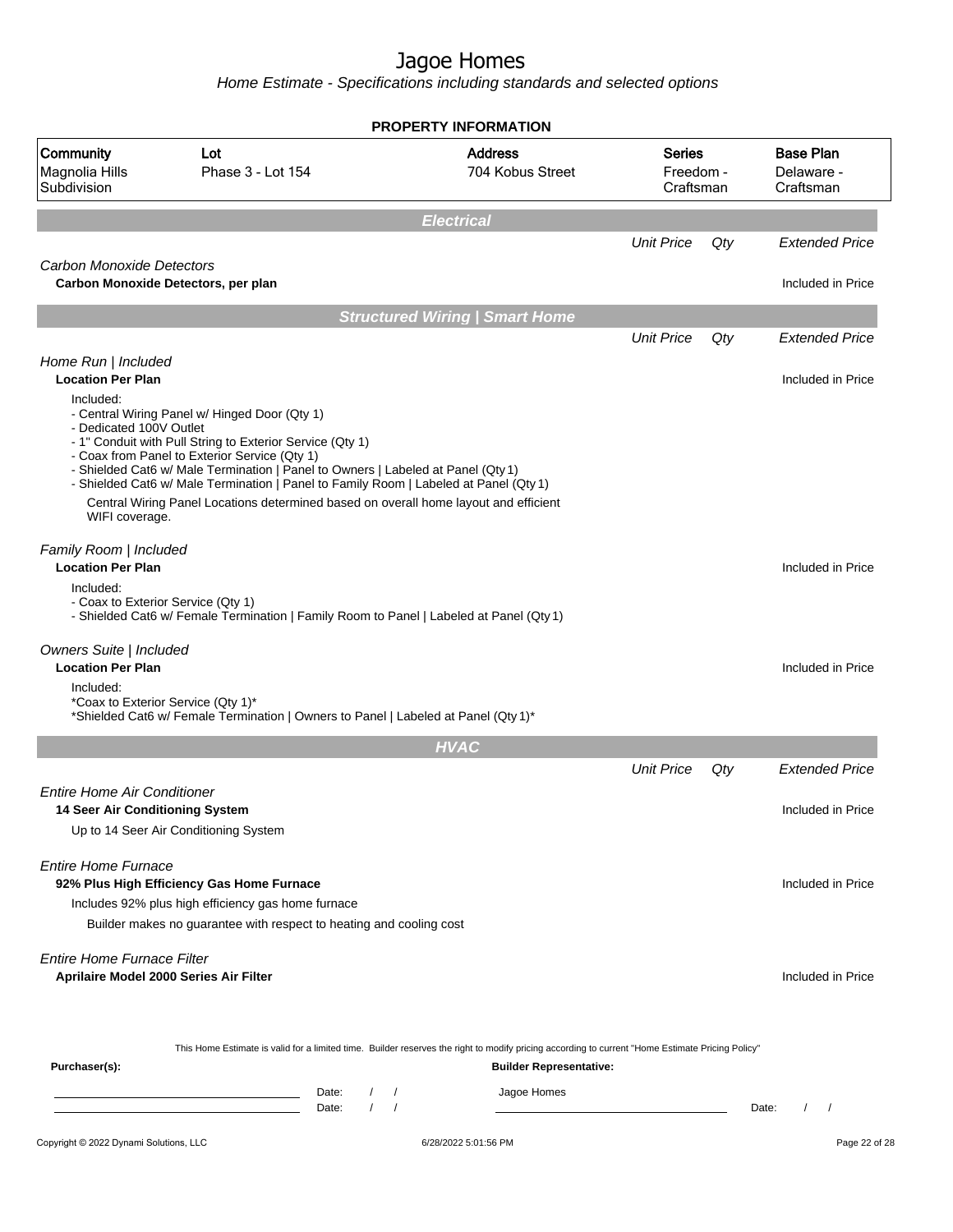**PROPERTY INFORMATION**

Home Estimate - Specifications including standards and selected options

| Community<br>Magnolia Hills<br>Subdivision                                | Lot<br>Phase 3 - Lot 154                                                                                                                           | <b>Address</b><br>704 Kobus Street | <b>Series</b><br>Freedom -<br>Craftsman |     | <b>Base Plan</b><br>Delaware -<br>Craftsman |
|---------------------------------------------------------------------------|----------------------------------------------------------------------------------------------------------------------------------------------------|------------------------------------|-----------------------------------------|-----|---------------------------------------------|
|                                                                           |                                                                                                                                                    | <b>HVAC</b>                        |                                         |     |                                             |
|                                                                           |                                                                                                                                                    |                                    | <b>Unit Price</b>                       | Qty | <b>Extended Price</b>                       |
| <b>Entire Home Thermostat</b><br><b>Programmable Thermostat</b>           |                                                                                                                                                    |                                    |                                         |     | Included in Price                           |
| <b>Indoor Air Quality</b>                                                 | Honeywell Fresh Air Ventilation System                                                                                                             |                                    |                                         |     | Included in Price                           |
| <b>Entire Home Duct System</b><br><b>Flexible Duct</b>                    |                                                                                                                                                    |                                    |                                         |     | Included in Price                           |
| Entire Home Return Air<br><b>Multiple Return Air Vents</b>                | One Return per Bedroom & One Central Return                                                                                                        |                                    |                                         |     | Included in Price                           |
| Laundry Dryer Vent<br><b>Dryer Vent Vented to Outside</b>                 |                                                                                                                                                    |                                    |                                         |     | Included in Price                           |
|                                                                           |                                                                                                                                                    | <b>Floor Coverings</b>             |                                         |     |                                             |
|                                                                           |                                                                                                                                                    |                                    | <b>Unit Price</b>                       | Qty | <b>Extended Price</b>                       |
| <b>Entire Home Carpet Selection</b><br><b>Mohawk Carpet   Top Card II</b> |                                                                                                                                                    |                                    |                                         |     | Included in Price                           |
|                                                                           | Our Proven Performer, Top Card II, offers colorfast and consistent solution dyed Everstrand<br>polyester fiber with a 15 yr Manufacturer Warranty. |                                    |                                         |     |                                             |
| Color                                                                     | Selected Color: 945 London Fog                                                                                                                     |                                    |                                         |     | Included in Price                           |
| <b>Entire Home Carpet Pad</b><br>6# Carpet Pad                            |                                                                                                                                                    |                                    |                                         |     | Included in Price                           |
| Foyer   Closet(s)   Powder Room                                           | Luxury Vinyl Plank   Mohawk Arrington                                                                                                              |                                    |                                         |     | Included in Price                           |
|                                                                           | Mohawk's Arrington offers a water-resistant construction, comfort underfoot, and high<br>resistance to dents and scratches in a hardwood look.     |                                    |                                         |     |                                             |
| Color                                                                     | Selected Color: Gauntlet Gray AU896                                                                                                                |                                    |                                         |     | Included in Price                           |
| <b>Direction</b>                                                          |                                                                                                                                                    |                                    |                                         |     |                                             |
|                                                                           | Selected Direction: Side to Side                                                                                                                   |                                    |                                         |     | Included in Price                           |
|                                                                           |                                                                                                                                                    |                                    |                                         |     |                                             |

This Home Estimate is valid for a limited time. Builder reserves the right to modify pricing according to current "Home Estimate Pricing Policy" **Purchaser(s): Builder Representative:** Date: / / Jagoe Homes<br>Date: / / Jagoe Homes Date: / / Date: / /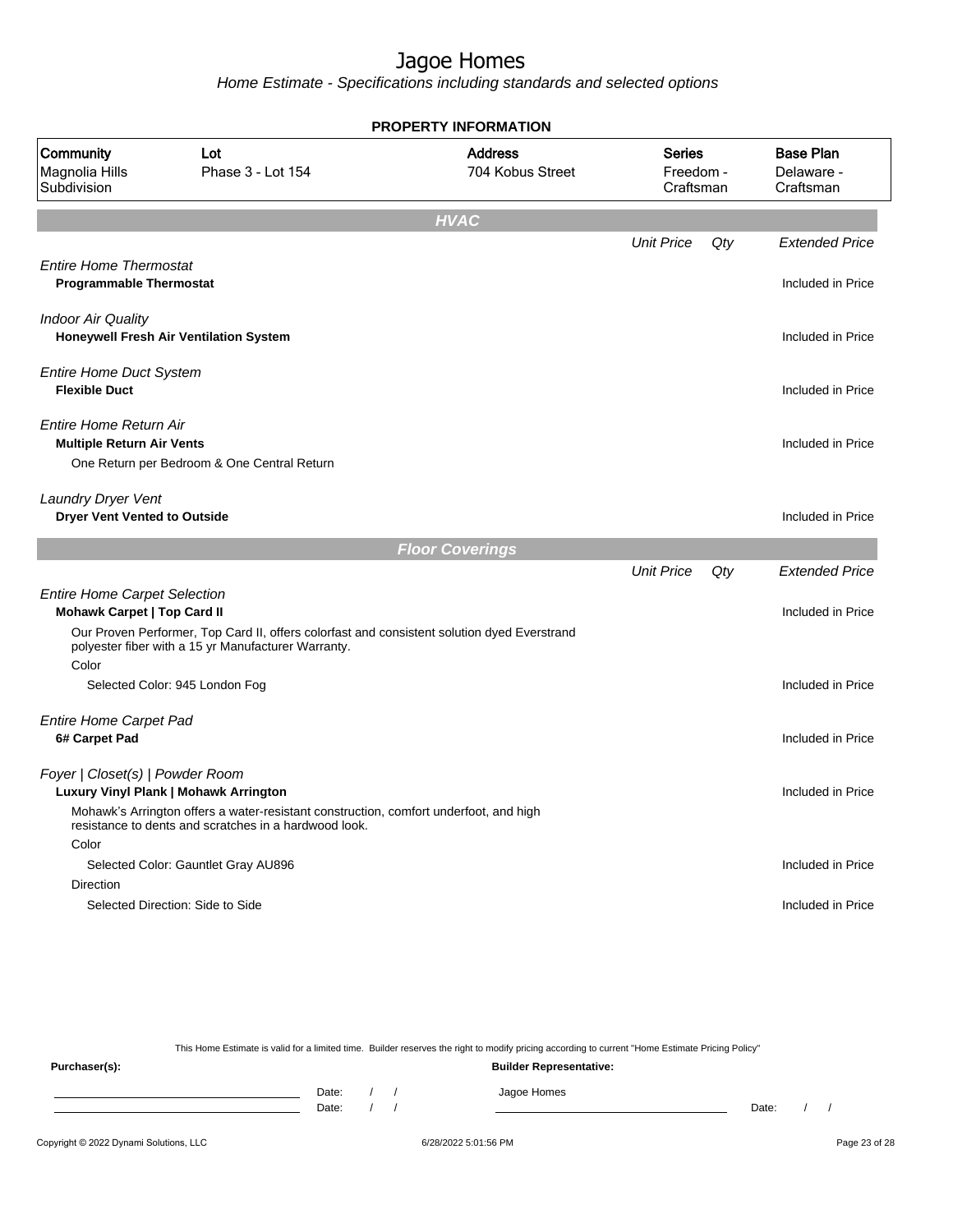Home Estimate - Specifications including standards and selected options

| <b>PROPERTY INFORMATION</b>                       |                                                                                                                                                |                                    |                                  |                                             |  |  |  |  |
|---------------------------------------------------|------------------------------------------------------------------------------------------------------------------------------------------------|------------------------------------|----------------------------------|---------------------------------------------|--|--|--|--|
| <b>Community</b><br>Magnolia Hills<br>Subdivision | Lot<br>Phase 3 - Lot 154                                                                                                                       | <b>Address</b><br>704 Kobus Street | Series<br>Freedom -<br>Craftsman | <b>Base Plan</b><br>Delaware -<br>Craftsman |  |  |  |  |
|                                                   |                                                                                                                                                | <b>Floor Coverings</b>             |                                  |                                             |  |  |  |  |
|                                                   |                                                                                                                                                |                                    | <b>Unit Price</b><br>Qty         | <b>Extended Price</b>                       |  |  |  |  |
| <b>Family Room</b>                                |                                                                                                                                                |                                    |                                  |                                             |  |  |  |  |
|                                                   | Luxury Vinyl Plank   Mohawk Arrington                                                                                                          |                                    |                                  | \$685.00                                    |  |  |  |  |
|                                                   | Mohawk's Arrington offers a water-resistant construction, comfort underfoot, and high<br>resistance to dents and scratches in a hardwood look. |                                    |                                  |                                             |  |  |  |  |
| Color                                             |                                                                                                                                                |                                    |                                  |                                             |  |  |  |  |
|                                                   | Selected Color: Gauntlet Gray AU896                                                                                                            |                                    |                                  | Included in Price                           |  |  |  |  |
| Direction                                         |                                                                                                                                                |                                    |                                  |                                             |  |  |  |  |
|                                                   | Selected Direction: Side to Side                                                                                                               |                                    |                                  | Included in Price                           |  |  |  |  |
| <b>Owner's Bath Flooring</b>                      | <b>Luxury Vinyl Plank   Mohawk Arrington</b>                                                                                                   |                                    |                                  | Included in Price                           |  |  |  |  |
|                                                   | Mohawk's Arrington offers a water-resistant construction, comfort underfoot, and high<br>resistance to dents and scratches in a hardwood look. |                                    |                                  |                                             |  |  |  |  |
| Color                                             |                                                                                                                                                |                                    |                                  |                                             |  |  |  |  |
|                                                   | Selected Color: Gauntlet Gray AU896                                                                                                            |                                    |                                  | Included in Price                           |  |  |  |  |
| Direction                                         |                                                                                                                                                |                                    |                                  |                                             |  |  |  |  |
|                                                   | Selected Direction: Side to Side                                                                                                               |                                    |                                  | Included in Price                           |  |  |  |  |
| Kitchen/Dining Area/Pantry Flooring               |                                                                                                                                                |                                    |                                  |                                             |  |  |  |  |
|                                                   | <b>Luxury Vinyl Plank   Mohawk Arrington</b>                                                                                                   |                                    |                                  | Included in Price                           |  |  |  |  |
|                                                   | Mohawk's Arrington offers a water-resistant construction, comfort underfoot, and high<br>resistance to dents and scratches in a hardwood look. |                                    |                                  |                                             |  |  |  |  |
| Color                                             |                                                                                                                                                |                                    |                                  |                                             |  |  |  |  |
|                                                   | Selected Color: Gauntlet Gray AU896                                                                                                            |                                    |                                  | Included in Price                           |  |  |  |  |
| <b>Direction</b>                                  |                                                                                                                                                |                                    |                                  |                                             |  |  |  |  |
|                                                   | Selected Direction: Side to Side                                                                                                               |                                    |                                  | Included in Price                           |  |  |  |  |
| <b>Bath 2 Flooring</b>                            |                                                                                                                                                |                                    |                                  |                                             |  |  |  |  |
|                                                   | Luxury Vinyl Plank   Mohawk Arrington                                                                                                          |                                    |                                  | Included in Price                           |  |  |  |  |
|                                                   | Mohawk's Arrington offers a water-resistant construction, comfort underfoot, and high<br>resistance to dents and scratches in a hardwood look. |                                    |                                  |                                             |  |  |  |  |
| Color                                             |                                                                                                                                                |                                    |                                  |                                             |  |  |  |  |
|                                                   | Selected Color: Gauntlet Gray AU896                                                                                                            |                                    |                                  | Included in Price                           |  |  |  |  |
| Direction                                         |                                                                                                                                                |                                    |                                  |                                             |  |  |  |  |
|                                                   | Selected Direction: Side to Side                                                                                                               |                                    |                                  | Included in Price                           |  |  |  |  |
|                                                   |                                                                                                                                                |                                    |                                  |                                             |  |  |  |  |

This Home Estimate is valid for a limited time. Builder reserves the right to modify pricing according to current "Home Estimate Pricing Policy"

**Purchaser(s): Builder Representative:** Date: / / Jagoe Homes<br>Date: / / Jagoe Homes Date: / / Date: / /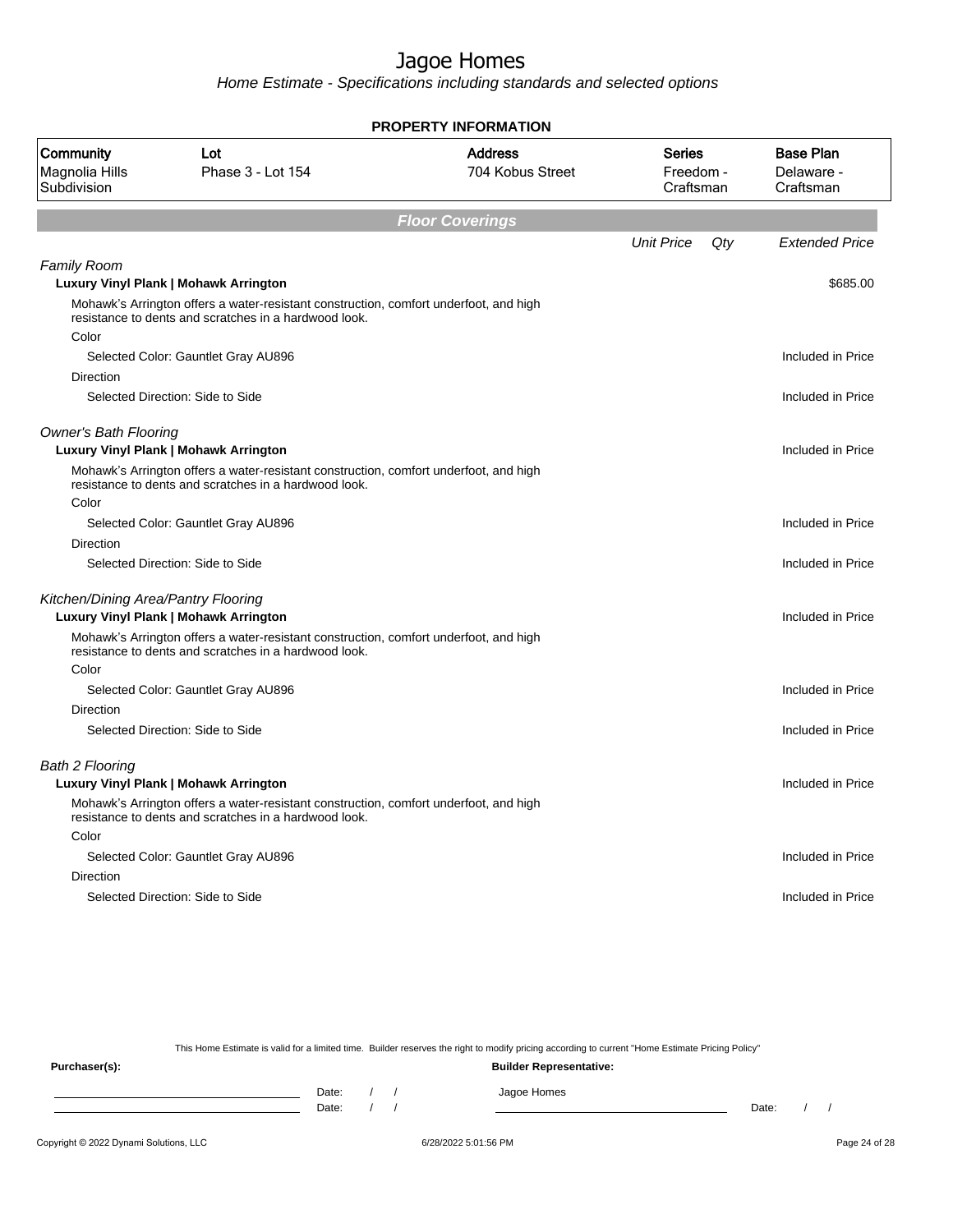Home Estimate - Specifications including standards and selected options

|                                            |                                                                                                                                                | <b>PROPERTY INFORMATION</b>        |                                  |     |                                             |
|--------------------------------------------|------------------------------------------------------------------------------------------------------------------------------------------------|------------------------------------|----------------------------------|-----|---------------------------------------------|
| Community<br>Magnolia Hills<br>Subdivision | Lot<br>Phase 3 - Lot 154                                                                                                                       | <b>Address</b><br>704 Kobus Street | Series<br>Freedom -<br>Craftsman |     | <b>Base Plan</b><br>Delaware -<br>Craftsman |
|                                            |                                                                                                                                                | <b>Floor Coverings</b>             |                                  |     |                                             |
|                                            |                                                                                                                                                |                                    | <b>Unit Price</b>                | Qty | <b>Extended Price</b>                       |
| Laundry Room Flooring                      |                                                                                                                                                |                                    |                                  |     |                                             |
|                                            | Luxury Vinyl Plank   Mohawk Arrington                                                                                                          |                                    |                                  |     | Included in Price                           |
| Color                                      | Mohawk's Arrington offers a water-resistant construction, comfort underfoot, and high<br>resistance to dents and scratches in a hardwood look. |                                    |                                  |     |                                             |
|                                            | Selected Color: Gauntlet Gray AU896                                                                                                            |                                    |                                  |     | Included in Price                           |
| Direction                                  |                                                                                                                                                |                                    |                                  |     |                                             |
|                                            | Selected Direction: Side to Side                                                                                                               |                                    |                                  |     | Included in Price                           |
|                                            |                                                                                                                                                |                                    |                                  |     |                                             |
| Downstairs Storage Flooring                | Luxury Vinyl Plank   Mohawk Arrington                                                                                                          |                                    |                                  |     | Included in Price                           |
|                                            | Mohawk's Arrington offers a water-resistant construction, comfort underfoot, and high                                                          |                                    |                                  |     |                                             |
|                                            | resistance to dents and scratches in a hardwood look.                                                                                          |                                    |                                  |     |                                             |
| Color                                      |                                                                                                                                                |                                    |                                  |     |                                             |
| Direction                                  | Selected Color: Gauntlet Gray AU896                                                                                                            |                                    |                                  |     | Included in Price                           |
|                                            | Selected Direction: Side to Side                                                                                                               |                                    |                                  |     | Included in Price                           |
|                                            |                                                                                                                                                |                                    |                                  |     |                                             |
|                                            |                                                                                                                                                | <b>Shelving</b>                    |                                  |     |                                             |
|                                            |                                                                                                                                                |                                    | <b>Unit Price</b>                | Qty | <b>Extended Price</b>                       |
| <b>Owner's Closet Shelf &amp; Rod</b>      | Closet Shelf 12" Shelf & Rod - 2 Runs Width of Closet - Supported 2'0" O.C. Vented                                                             |                                    |                                  |     | Included in Price                           |
| Long Garment Hanging                       |                                                                                                                                                |                                    |                                  |     |                                             |
|                                            | Selected Long Garment Hanging: None                                                                                                            |                                    |                                  |     | Included in Price                           |
| Standard Hanging                           |                                                                                                                                                |                                    |                                  |     | Included in Price                           |
|                                            | Selected Standard Hanging: Standard Hanging (42" & 84")                                                                                        |                                    |                                  |     |                                             |
| Bedroom 2 Closet Shelf & Rod               |                                                                                                                                                |                                    |                                  |     |                                             |
|                                            | Closet Shelf 12" Shelf & Rod - 2 Runs Width of Closet - Supported 2'0" O.C. Vented                                                             |                                    |                                  |     | Included in Price                           |
| Long Garment Hanging                       |                                                                                                                                                |                                    |                                  |     |                                             |
| Standard Hanging                           | Selected Long Garment Hanging: None                                                                                                            |                                    |                                  |     | Included in Price                           |
|                                            | Selected Standard Hanging: Standard Hanging (42" & 84")                                                                                        |                                    |                                  |     | Included in Price                           |
|                                            |                                                                                                                                                |                                    |                                  |     |                                             |
| Bedroom 3 Closet Shelf & Rod               |                                                                                                                                                |                                    |                                  |     |                                             |
|                                            | Closet Shelf 12" Shelf & Rod - 2 Runs Width of Closet - Supported 2'0" O.C. Vented                                                             |                                    |                                  |     | Included in Price                           |
| Long Garment Hanging                       | Selected Long Garment Hanging: None                                                                                                            |                                    |                                  |     | Included in Price                           |
|                                            |                                                                                                                                                |                                    |                                  |     |                                             |

This Home Estimate is valid for a limited time. Builder reserves the right to modify pricing according to current "Home Estimate Pricing Policy"

**Purchaser(s): Builder Representative:** Date: / / Jagoe Homes<br>Date: / / Jagoe Homes Date: / / Date: / /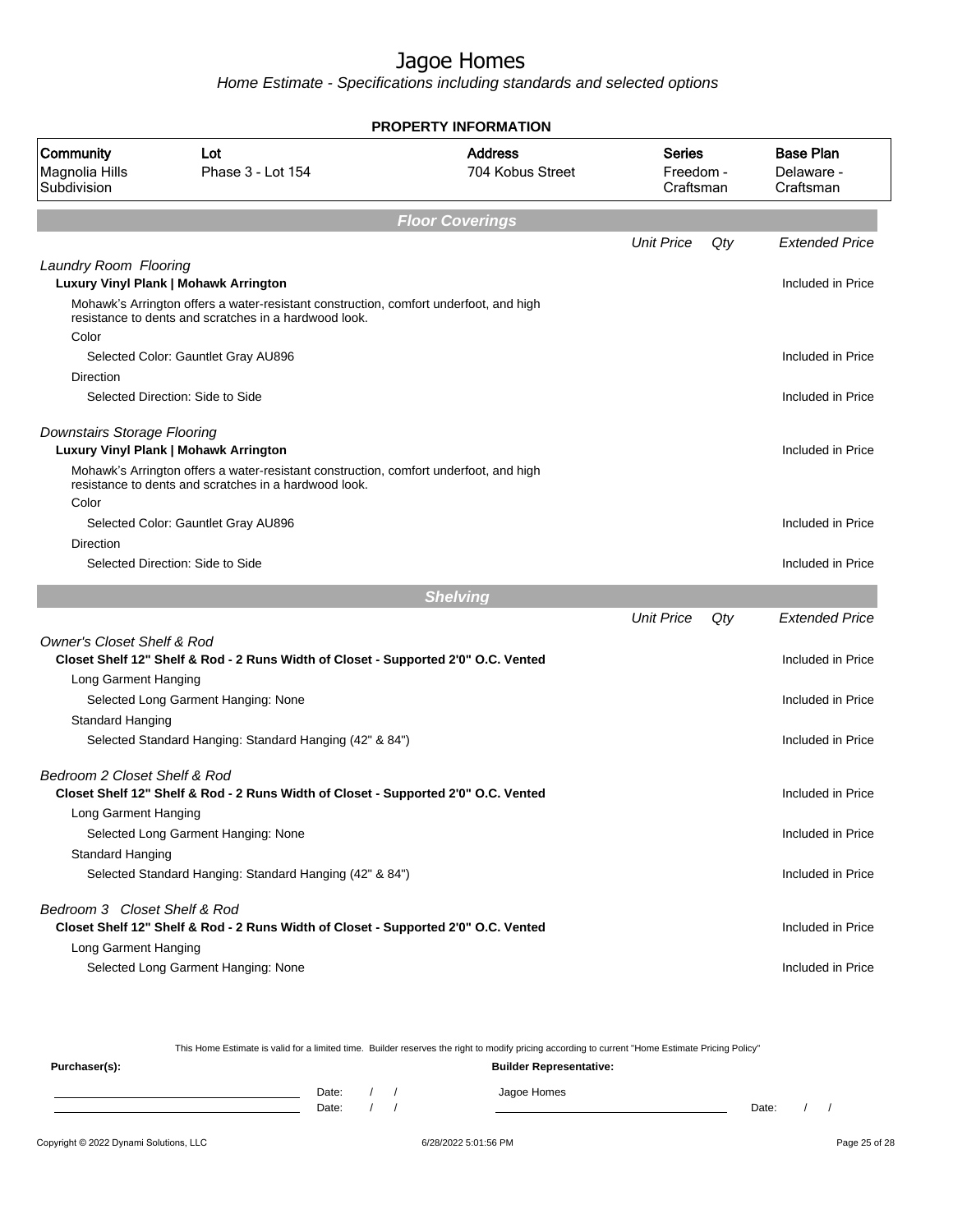|                                                                                                      |                                                                                                 | <b>PROPERTY INFORMATION</b>        |                                         |     |                                             |
|------------------------------------------------------------------------------------------------------|-------------------------------------------------------------------------------------------------|------------------------------------|-----------------------------------------|-----|---------------------------------------------|
| Community<br>Magnolia Hills<br>Subdivision                                                           | Lot<br>Phase 3 - Lot 154                                                                        | <b>Address</b><br>704 Kobus Street | <b>Series</b><br>Freedom -<br>Craftsman |     | <b>Base Plan</b><br>Delaware -<br>Craftsman |
|                                                                                                      |                                                                                                 | <b>Shelving</b>                    |                                         |     |                                             |
| Bedroom 3 Closet Shelf & Rod                                                                         |                                                                                                 |                                    | <b>Unit Price</b>                       | Qty | <b>Extended Price</b>                       |
| Standard Hanging                                                                                     |                                                                                                 |                                    |                                         |     |                                             |
|                                                                                                      | Selected Standard Hanging: Standard Hanging (42" & 84")                                         |                                    |                                         |     | Included in Price                           |
| <b>Entire Home Storage Shelf</b>                                                                     | Storage Shelf 12" and 16" deep- Vented (per plan)                                               |                                    |                                         |     | Included in Price                           |
|                                                                                                      |                                                                                                 | <b>Foundations</b>                 |                                         |     |                                             |
|                                                                                                      |                                                                                                 |                                    | <b>Unit Price</b>                       | Qty | <b>Extended Price</b>                       |
| <b>Entire Home Footing Size</b><br>19" Wide x 8" Deep, 3000 psi,                                     |                                                                                                 |                                    |                                         |     | \$0.00                                      |
|                                                                                                      |                                                                                                 | <b>Framing</b>                     |                                         |     |                                             |
|                                                                                                      |                                                                                                 |                                    | <b>Unit Price</b>                       | Qty | <b>Extended Price</b>                       |
| Entire Home 2 x 4 Wall Studs<br>Studs 2 x 4 @ 16" oc, SPF Grade                                      |                                                                                                 |                                    |                                         |     | Included in Price                           |
| Entire Home 2 x 6 Wall Studs                                                                         | Studs 2 x 6 @ 24" oc, SPF Grade (Per Plan)                                                      |                                    |                                         |     | Included in Price                           |
| <b>Entire Home Exterior Wall Sheathing</b>                                                           | Exterior Wall Sheathing (7/16" OSB &/or 1/2" Styrofoam)                                         |                                    |                                         |     | Included in Price                           |
| Entire Home Exterior Wall House Wrap<br><b>Exterior Wall Covering House Wrap</b>                     |                                                                                                 |                                    |                                         |     | Included in Price                           |
| <b>Entire Home Foundation Plates</b>                                                                 | Foundation Plates treated yellow pine                                                           |                                    |                                         |     | Included in Price                           |
|                                                                                                      | Entire Home - Sub Floor (Where Applicable)<br>Sub Floor 3/4" OSB T&G, glued & screwed or nailed |                                    |                                         |     | Included in Price                           |
| Main Level Ceiling Heights<br>Interior Flat Ceiling Height 9'0"<br>Certain ceiling heights may vary. |                                                                                                 |                                    |                                         |     | Included in Price                           |
| Per Plan Roof Trusses<br><b>Roof Trusses</b>                                                         |                                                                                                 |                                    |                                         |     | Included in Price                           |

| This Home Estimate is valid for a limited time. Builder reserves the right to modify pricing according to current "Home Estimate Pricing Policy" |                                |  |  |  |             |       |  |  |
|--------------------------------------------------------------------------------------------------------------------------------------------------|--------------------------------|--|--|--|-------------|-------|--|--|
| Purchaser(s):                                                                                                                                    | <b>Builder Representative:</b> |  |  |  |             |       |  |  |
|                                                                                                                                                  | Date:                          |  |  |  | Jagoe Homes |       |  |  |
|                                                                                                                                                  | Date:                          |  |  |  |             | Date: |  |  |
|                                                                                                                                                  |                                |  |  |  |             |       |  |  |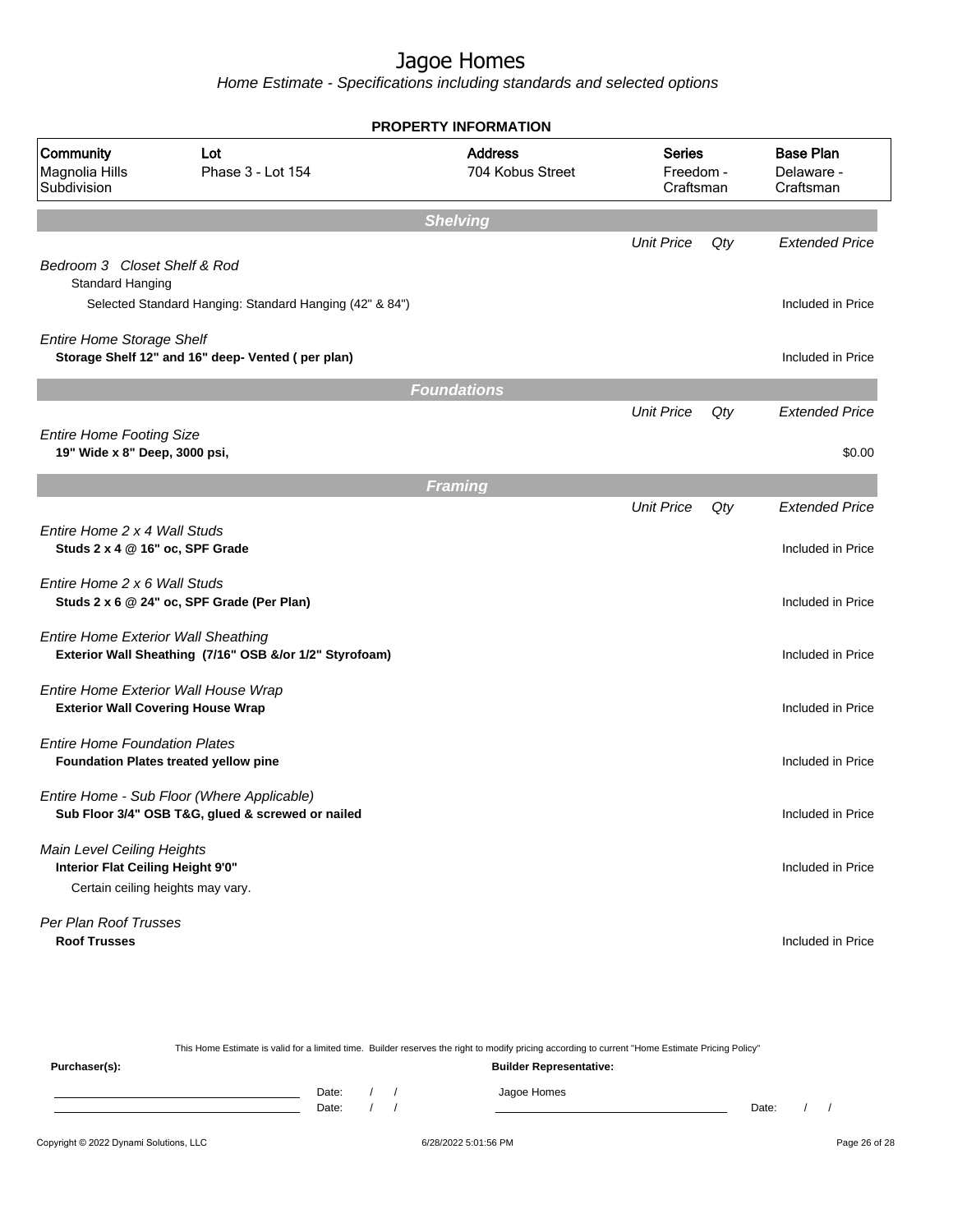|                                                                                                     |                                                                                                      | <b>PROPERTY INFORMATION</b>        |                                         |     |                                             |
|-----------------------------------------------------------------------------------------------------|------------------------------------------------------------------------------------------------------|------------------------------------|-----------------------------------------|-----|---------------------------------------------|
| Community<br>Magnolia Hills<br>Subdivision                                                          | Lot<br>Phase 3 - Lot 154                                                                             | <b>Address</b><br>704 Kobus Street | <b>Series</b><br>Freedom -<br>Craftsman |     | <b>Base Plan</b><br>Delaware -<br>Craftsman |
|                                                                                                     |                                                                                                      | Framing                            |                                         |     |                                             |
|                                                                                                     |                                                                                                      |                                    | <b>Unit Price</b>                       | Qty | <b>Extended Price</b>                       |
| <b>Roof Sheathing</b><br>Roof Sheathing 7/16" OSB                                                   |                                                                                                      |                                    |                                         |     | Included in Price                           |
| 2nd Level Ceiling Heights<br>Interior Flat Ceiling Height 8'0"<br>Certain ceiling heights may vary. |                                                                                                      |                                    |                                         |     | Included in Price                           |
| 2nd Floor Floor System<br>14" I-Joists (Spacing per Mfg)                                            |                                                                                                      |                                    |                                         |     | Included in Price                           |
|                                                                                                     |                                                                                                      | <b>Landscaping &amp; Yard</b>      |                                         |     |                                             |
|                                                                                                     |                                                                                                      |                                    | <b>Unit Price</b>                       | Qty | <b>Extended Price</b>                       |
| Exterior Lawn Sod<br>Basins)                                                                        | Sod All of Yard, Fescue & Bluegrass (Excludes Areas with Brush & Trees & Retention                   |                                    |                                         |     | Included in Price                           |
| Shrubs & Trees                                                                                      | Shrubs & Trees 5/18" shrubs, 3/3' upright shrubs, 1 tree and landscape mulch                         |                                    |                                         |     | Included in Price                           |
|                                                                                                     |                                                                                                      | <b>Ventilation</b>                 |                                         |     |                                             |
|                                                                                                     |                                                                                                      |                                    | <b>Unit Price</b>                       | Qty | <b>Extended Price</b>                       |
| <b>Bath Vent Fans</b><br><b>Bath Fans Vented to Exterior</b>                                        |                                                                                                      |                                    |                                         |     | Included in Price                           |
|                                                                                                     | Kitchen Range Hood or Microwave Hood Vent<br>Kitchen Range Hood or Microwave Hood Vented to Exterior |                                    |                                         |     | Included in Price                           |
| Roof Whirlybird                                                                                     | Aluminum Turbine Ventilator "Whirlybird", by design                                                  |                                    |                                         |     | Included in Price                           |
| <b>Home Soffit Vents</b>                                                                            | Soffit Vent Continuous Perforated Vinyl                                                              |                                    |                                         |     | Included in Price                           |
|                                                                                                     |                                                                                                      | <b>Site Layout</b>                 |                                         |     |                                             |
|                                                                                                     |                                                                                                      |                                    | <b>Unit Price</b>                       | Qty | <b>Extended Price</b>                       |
| Home Elevation & Site Placement                                                                     | Elevation & Location Established by Contractor                                                       |                                    |                                         |     | Included in Price                           |

|               | This Home Estimate is valid for a limited time. Builder reserves the right to modify pricing according to current "Home Estimate Pricing Policy" |  |  |  |             |       |  |  |  |  |
|---------------|--------------------------------------------------------------------------------------------------------------------------------------------------|--|--|--|-------------|-------|--|--|--|--|
| Purchaser(s): | <b>Builder Representative:</b>                                                                                                                   |  |  |  |             |       |  |  |  |  |
|               | Date:                                                                                                                                            |  |  |  | Jagoe Homes |       |  |  |  |  |
|               | Date:                                                                                                                                            |  |  |  |             | Date: |  |  |  |  |
|               |                                                                                                                                                  |  |  |  |             |       |  |  |  |  |